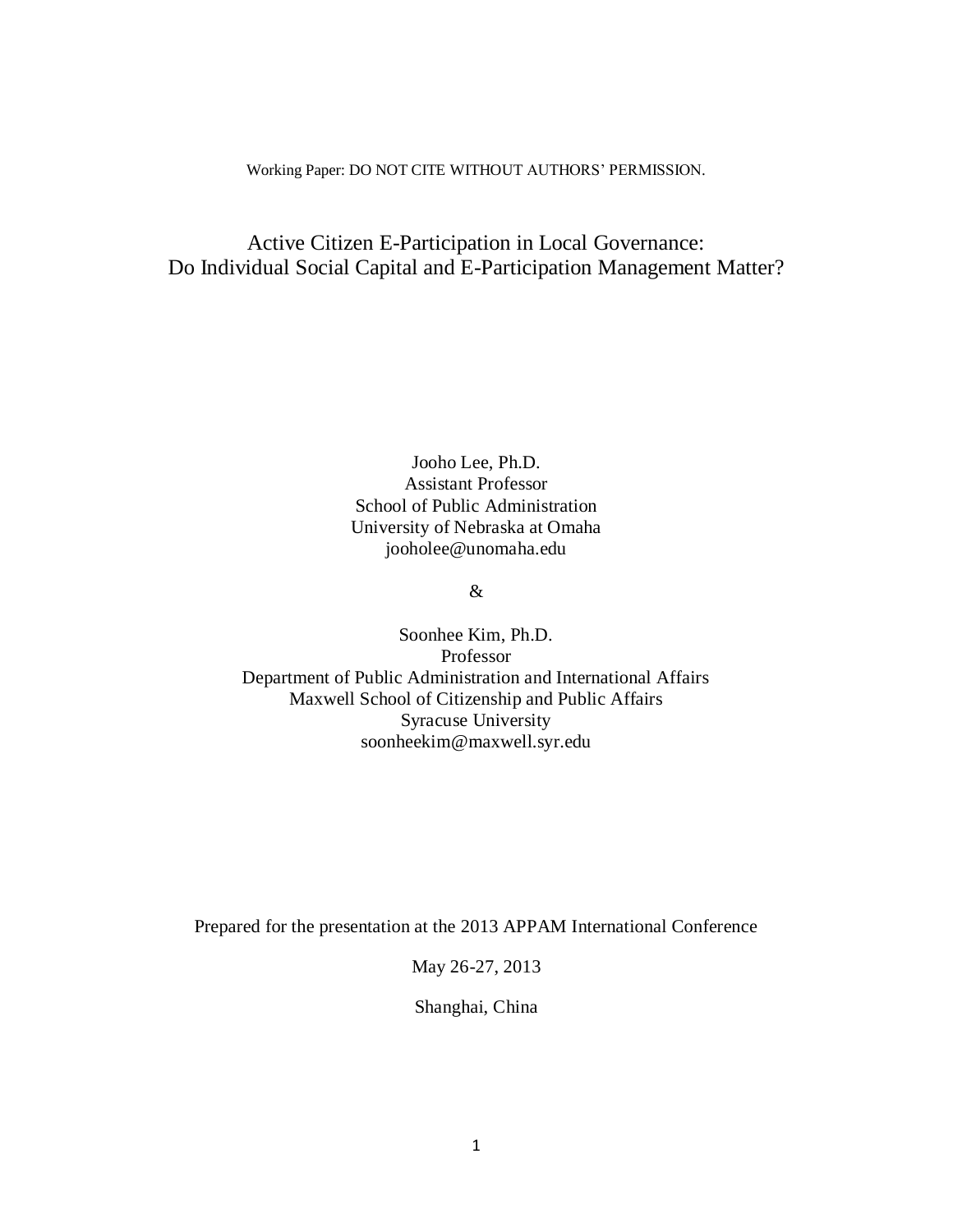#### **Abstract**

While a growing body of literature has touted e-participation as a means of facilitating greater citizen participation in policy decision-making processes, little is known about the driving forces of active citizen e-participation. Active e-participation is defined as the extent to which citizens make inputs via e-participation programs. Based on a literature review of social capital and citizen participation, the study develops a model of active e-participation and tests it in the context of local governance. Three dimensions of social capital – trust in government, strength of social ties, and volunteering activities – are classified to explore the association of individual social capital and active e-participation. The model addresses that three dimensions of citizen participation management – fairness, access to information, and government responsiveness – are positively associated with active e-participation. To test several hypotheses, the study uses the 2009 E-Participation Survey data collected from 1,076 participants of the Cheon Man Sang Sang Oasis, which is an e-participation program administered by the Seoul Metropolitan Government in South Korea since 2006. Using ordered logistic regression analysis, the study found that citizens' trust in government and their volunteer experiences are positively related to active e-participation. The results demonstrate that citizens embedded in weak offline social ties are likely to use e-participation actively. The study also found that citizens' perception of quality responsiveness during the e-participation process is positively related to active e-participation. Based on the study's findings, the paper discusses the managerial and policy implications for fostering citizens' eparticipation through effective e-participation programs in the context of local governance.

Keywords: active e-participation, trust in government, social capital, and e-participation management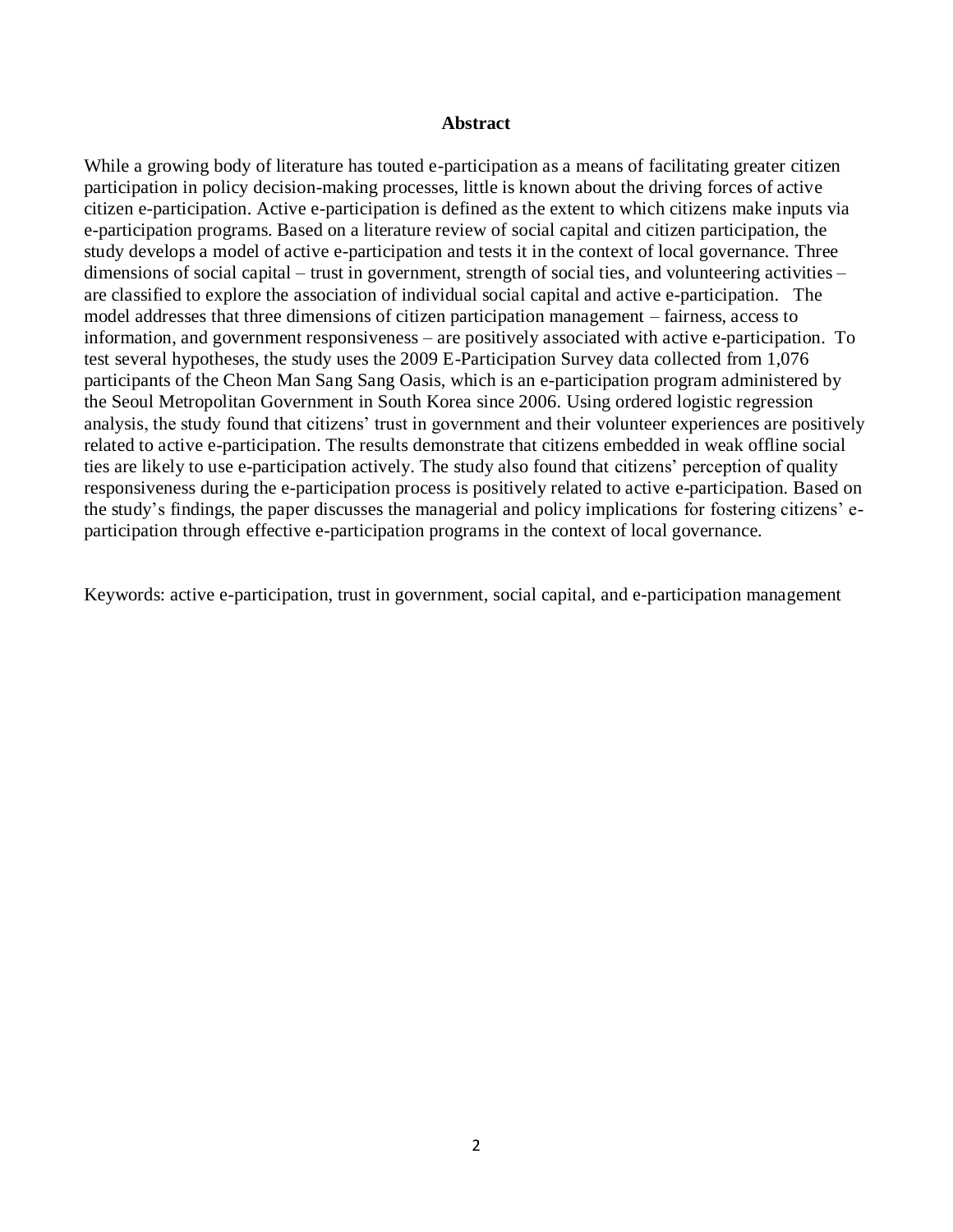#### **Introduction**

Over the last decades, government has widely adopted electronic government (e-government) to provide information and services online (Coursey and Norris 2008; Moon 2002). Also, a growing body of literature has paid attention to e-government as a means of fostering citizen participation in the policy decision-making processes of the government agency (King, Feltey and Susel 1998; Thomas and Streib 2003). All levels of government agencies have widely adopted various Web technologies offering various forms of electronic participation (e-participation) applications ranging from simple online voting, to in-house online policy forums at the federal (e.g. regulation.gov) and local (e.g. engageomaha.org) levels, and social networking sites (e.g. Facebook) in government.

Although e-participation has received considerable attention by public administration practitioners and scholars in public administration (Kim and Holzer 2008), little is known about the driving forces of citizens' use of e-participation. Why do some citizens more actively use e-participation than others? This is a crucial question because the potential of e-participation is problematic when it is not actively used by citizens. As discussed later, for the analytical purpose, this research scopes the eparticipation domain as citizen-initiated participation in the phase of policy agenda setting where citizens post their inputs and views as well as comment on the inputs of others and the responses of government.

Some prior empirical studies focused mainly on the effects demographics and psychological factors on citizen participation (Thomas and Melkers 1999) while other studies examined the relationship between management of citizen participation and citizens' satisfaction (Gramberger, 2001). Although some studies have developed normative arguments on the importance of citizen participation design principles such as fairness in the participation process (Webler and Tuler 2000; Nabatchi 2012), a few have systematically and empirically examined the role of design principles in affecting citizen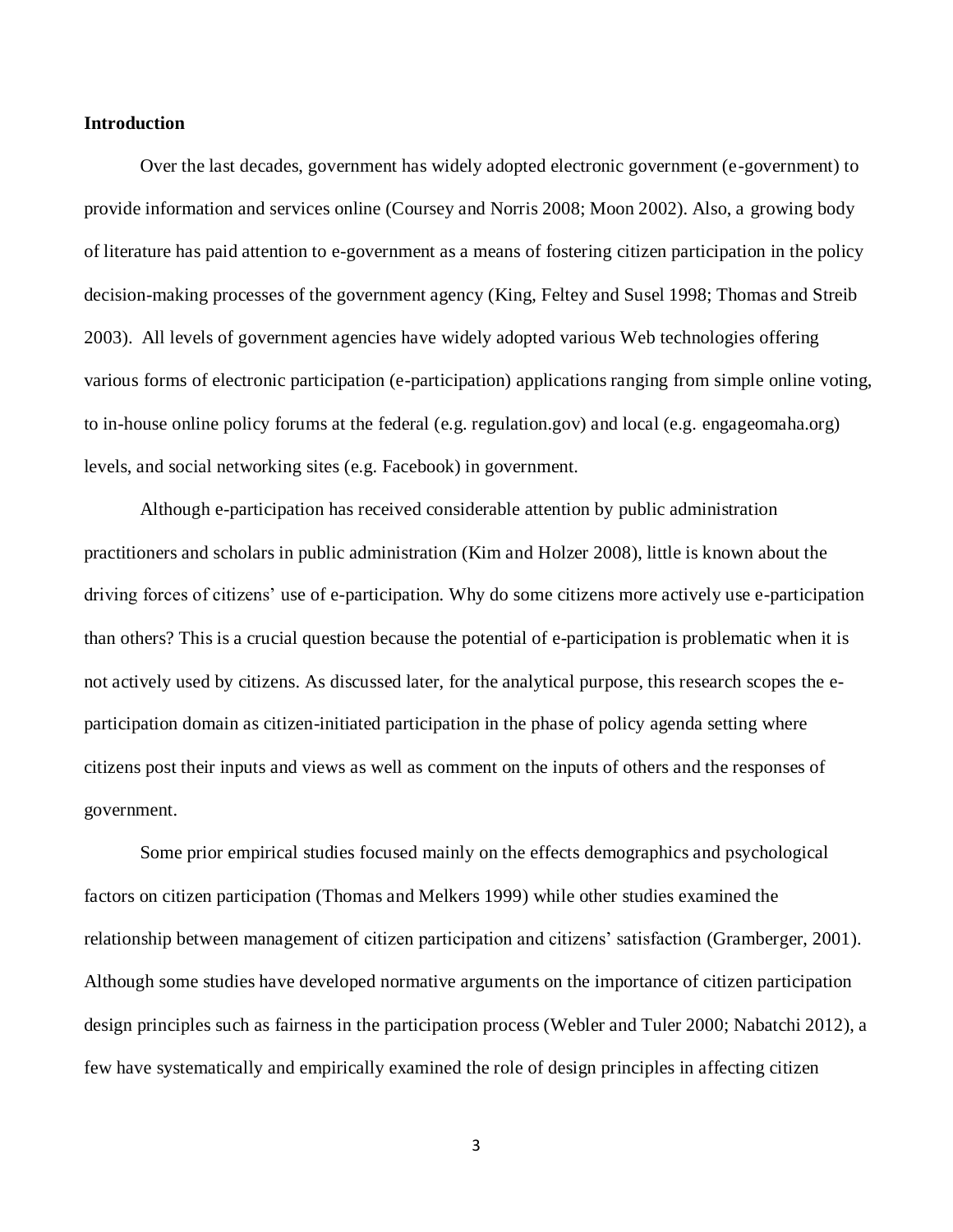participation. Moreover, as discussed later, given the fact that one feature of citizen-initiated eparticipation is online community, this research argues that social capital literature can provide a useful theoretical framework to better understand e-participant's behavior.

To answer the research questions, this study develops a model of active e-participation by focusing on the role of individual social capital and e-participation management. To test the research hypotheses, the study uses the 2009 E-Participation Survey data collected from 1,076 e-participants of an e-participation program called Cheon Man Sang Sang Oasis (hereafter Oasis) run by the Seoul Metropolitan Government (SMG) in South Korea since 2006. The Oasis provides various e-participation services including online polling, online surveying, and online policy forums. This research focuses on one particular type of e-participation service, the online policy forum, which has served as an online community for citizens to participate in policy decision-making processes, especially policy agenda setting processes. The Oasis online policy forum offers well-organized and systematic opportunities for citizens to post their inputs and to make suggestions on proposed SMG policies that may contribute to enhancing government effectiveness and resolving community issues related to any public policy and program in the SMG or any governance issue in the city of Seoul.

#### **E-Participation: Definition and Scope**

Scholars in public administration have attempted to define citizen participation and classify it in order to systematically understand its characteristics (Arnstein 1969; King, Feltey and Susel 1998; Macintosh 2008). First, this research views e-participation as a special type of e-government service in that e-participation is available at government websites or as part of e-government services run by government agencies. In this regard, e-participation is distinct from social media services owned and run by non-government entities (e.g., Facebook and Twitter) and other online town-hall meetings funded by government, but operated by non-government agencies (e.g. engageomaha.org). As a technological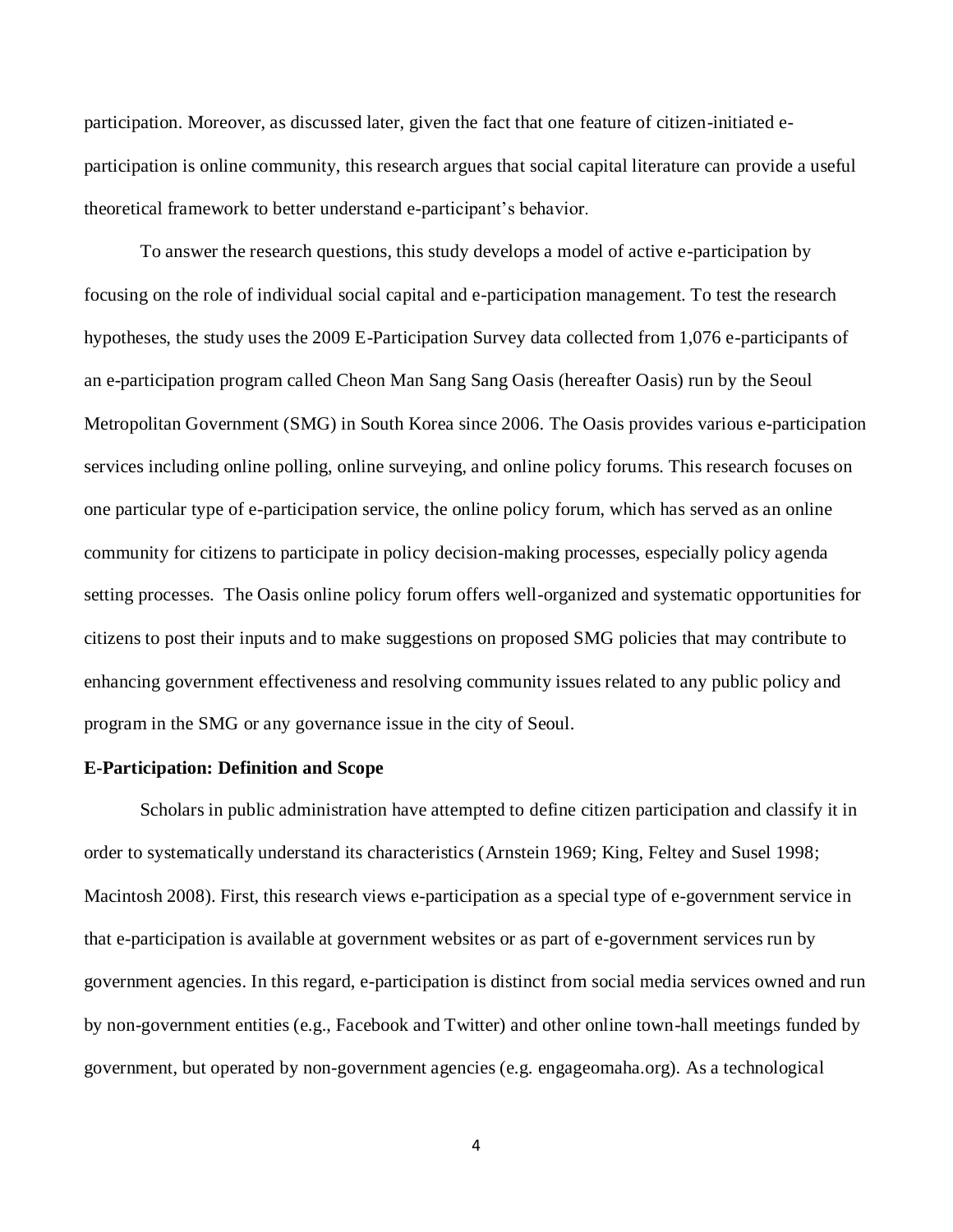platform, Oasis is one of the e-government services provided by SMG for the purpose of promoting citizen participation.

Second, Macintosh (2008) refers to e-participation as the use of web technologies to provide information and to support "top-down" engagement, or to foster "ground-up" efforts to empower citizens to gain their support. This definition divides two different approaches of top-down and groundup to the understanding of e-participation. In this research, we focus on "ground-up" e-participation, which emphasizes participation initiated by citizens, as opposed to participation initiated by government (e.g. online polls and surveys). The nature of citizen participation varies depending on who takes the initiative of selecting and suggesting a policy agenda discussed during citizen participation processes. In this regard, citizen participation can be classified as government-initiated or citizen-initiated participation (Zuckerman and West, 1985; Thomas and Streib 2003). Oasis provides both governmentinitiated and citizen-initiated e-participation services. Government initiated e-participation includes, but is not limited to, online polls, online surveys, and agenda-specific online discussion boards (e.g. regulation.gov). Meanwhile, citizen-initiated e-participation services range from email contact (Thomas and Streib 2003) to online policy forums. This research focuses on citizen-initiated e-participation, specifically online policy forums designed to provide citizens with an opportunity to initiate inputs about SMG's public policy and day-to-day operations.

Third, public policy and administration literature has characterized citizen participation as part of policy decision-making processes, which includes various phases including policy agenda setting, policy formation, policy implementation, and policy evaluation (Arnstein 1969**;** King, Feltey and Susel 1998). This research focuses on citizen participation in the policy agenda setting phase. Citizen participation in the agenda setting stage is important because it reflects one of the key components of authentic participation, which argues that participation should be sought, at least in the early stage of the decision-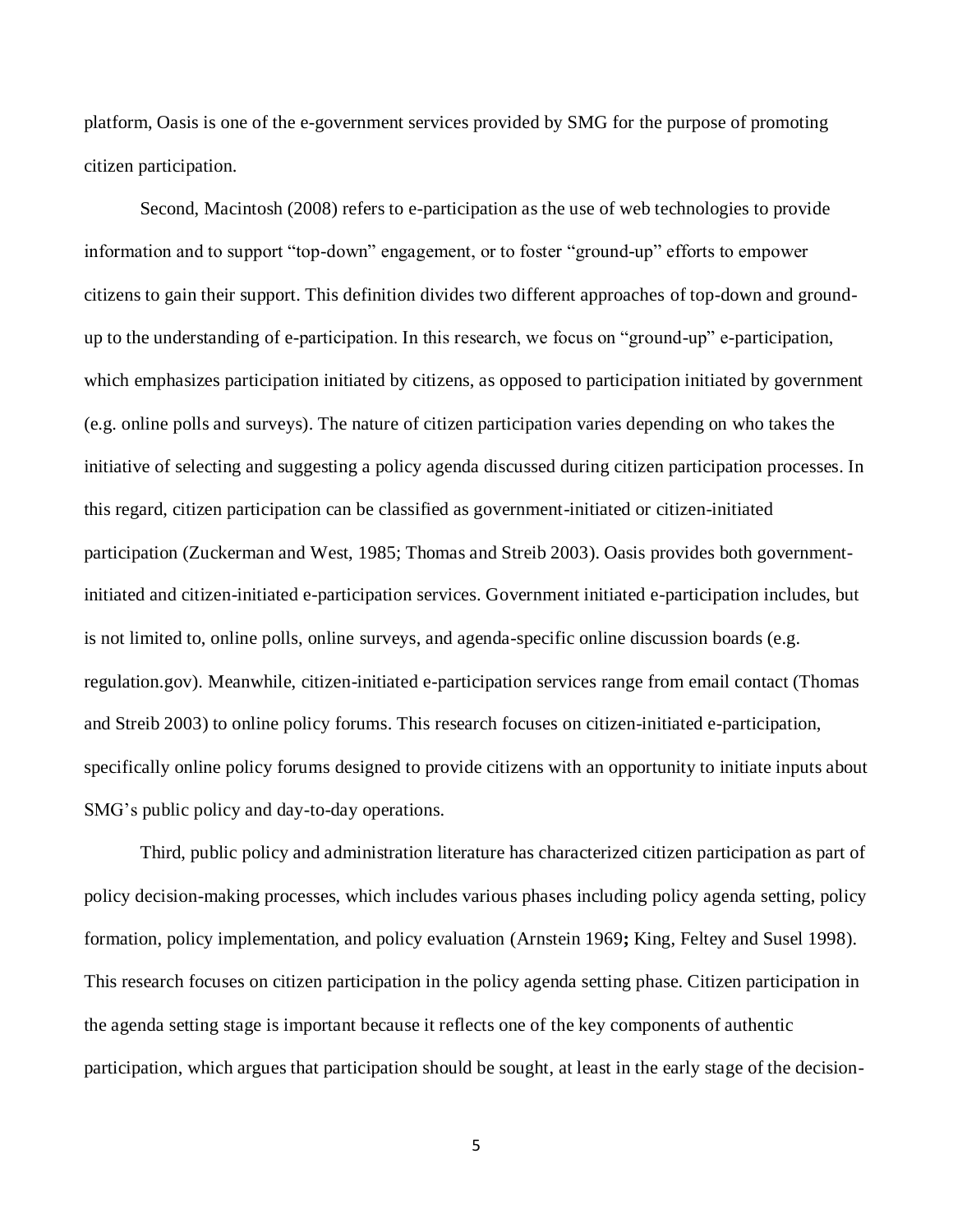making process, before any decisions are finalized (King, Feltey and Susel 1998). One criticism of unauthentic (King, Feltey and Susel 1998) participation is that participation is sought after the agenda is set and decisions are made.

Lastly, White (2007) refers to e-participation as "the use of information technologies to engage in discourse among citizens and between citizens and elected or appointed officials over public policy issues (p. 110)." This definition broadens our understanding about e-participation by incorporating discourse among citizens. That is, e-participation serves not only as a communication channel which eparticipants express themselves, but also plays as an online community providing e-participants with an opportunity to build online networks. Citizen-initiated e-participation often involves a deliberative communication mode in which citizens enjoy many-to-many communications. This implies that eparticipants not only communicate with public administrators, but that they also observe, make comments on the inputs of others as well as respond to the comments of others. If e-participation is equipped with many-to-many interaction capabilities, it can serve as an online community providing eparticipants with an opportunity to express and share their thoughts with others. Through ongoing and repeated interactions, e-participants, as members of an online community, can build online networks which serve as an opportunity or a constraint for e-participants to create social ties with others online.

For analytical purpose, this study defines e-participation as e-government applications designed to promote citizen-initiated participation in policy agenda setting and to build online community providing citizens with an opportunity to discuss policy agendas with others and with government agencies. The scope of this research is limited to the online policy forums of Oasis as e-participation run by SMG in South Korea where citizens are allowed to initiate discussion about SMG policy agenda by posting their ideas and making comments to the ideas of others.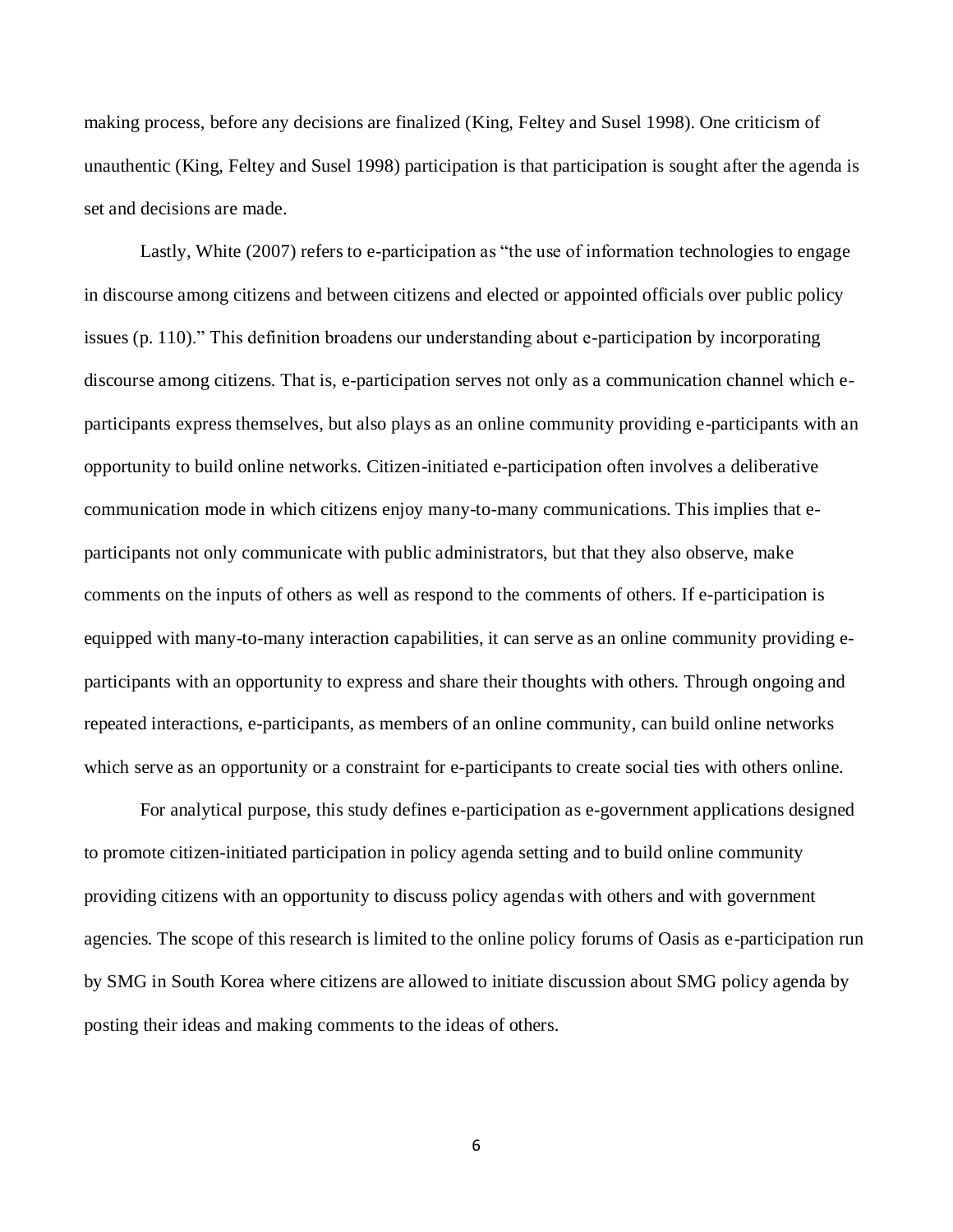#### **Theoretical Framework and Hypotheses**

Citizen participation has been considered as mechanisms for creating democratic values and instrument values (Moynihan 2003; Nabatchi 2012). Considering the working definition of eparticipation discussed above, this research reviews and discusses core components of citizen participation in order to develop a model of active e-participation. The literature review includes citizeninitiated participation, individual behaviors related to use of new information technologies, administrative participation (as opposed to political participation) in policy agenda setting, and online community. One stream of citizen participation studies concerns itself with the relationship between citizens' socio-economic background (e.g. race, gender, age, income, education) and their participation in public administration (Thomas & Melkers 1999; Bradbury & Williams Forthcoming). The importance of individual demographics has received attention by early studies on citizen participation in urban planning and government budgeting process. Some scholars have paid more attention to the role of socio-economic status in citizen-initiated contact (Thomas and Melkers 1999). Recently, this stream of research has stretched its focus to understand how socio-economic variables affect e-government visiting as a form of citizen-initiated contact (Thomas & Streib 2003).

Another stream of research has focused on individual citizens' psychological factors. For example, Edelmann and Cruickshank (2012) reviewed citizen participation literature by focusing on psychological factors and suggested a psychological model of citizen participation as a complimentary approach to social-economic model. The psychological factors include different types of self-efficacy (e.g. political efficacy, internet efficacy), prosocial behavior, needs, and personality. For example, early research on citizen-initiated contact found perceived citizen needs, political efficacy, and social involvement influence citizens' contact of government bureaucrats (Thomas and Melkers 1999). In a similar vein, the Technology Acceptance Model (TAM) (Davis 1989) has been widely applied to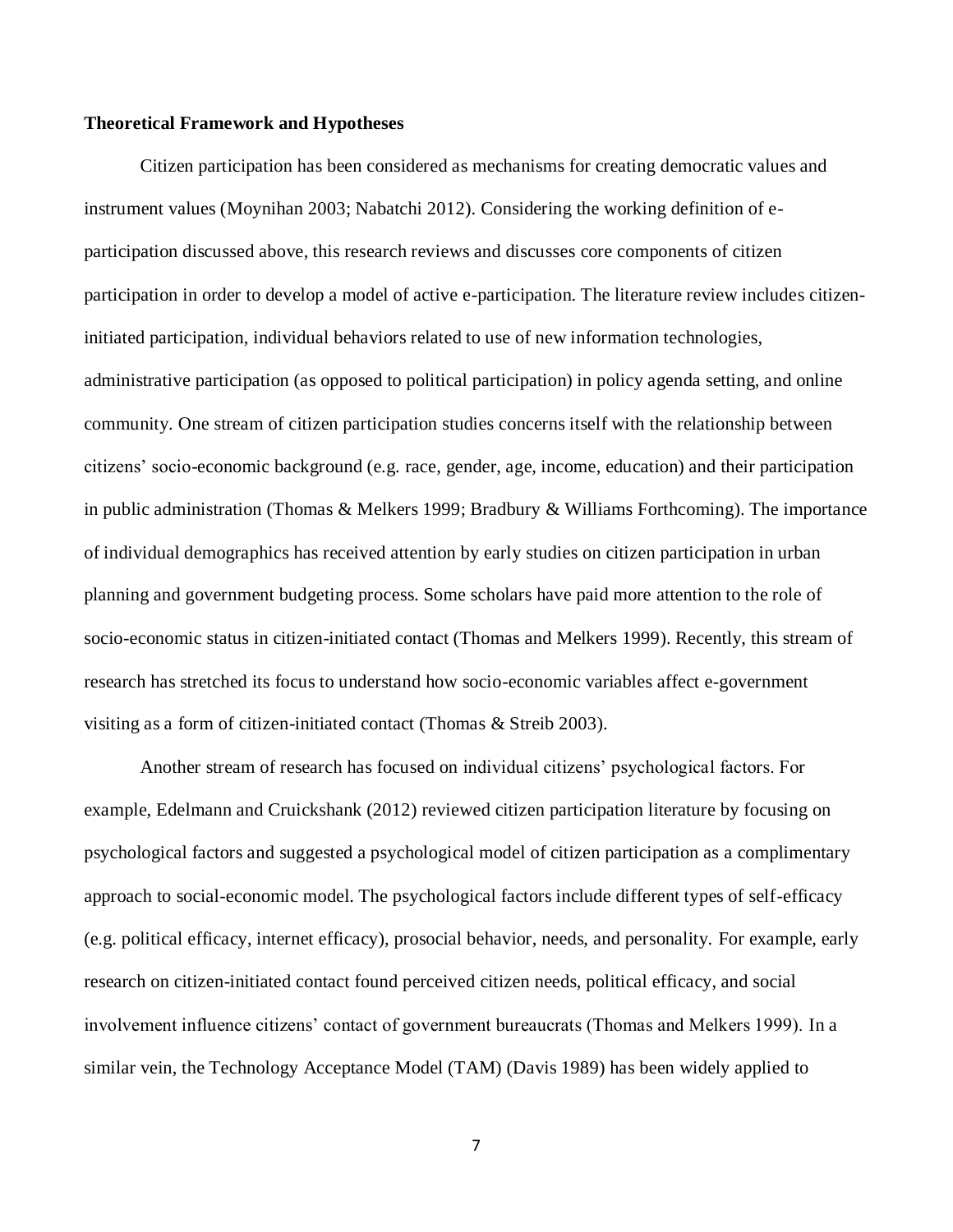understand individual's use of new technologies such as e-participation (Kim and Holzer 2008). Since eparticipation relies on web-based applications as the participation channel, the use of e-participation can be understood as a technology adoption by citizens. Based on the psychological literature, the essence of TAM is that individual adoption of IT application depends of his or her intention to use that application, their perceived usefulness, and the ease of use of that IT application (Davis 1989).

The social capital stream of studies was also reviewed. Scholars in social science have mainly studied social capital in the context of local and urban community (Putnam, Leonardi, Nanetti, 1993). Given the fact that e-participation is viewed as online community, social capital literature helps us better understand what factors influence citizens to engage in e-participation. Social capital studies argue that the success of community often depends on the degree of community's social capital (e.g. trust, social networks, and civic norms). Empirical studies have found that social capital is a crucial asset for all levels of government to implement policies effectively, to provide high quality services, and to make government's innovation efforts more feasible and legitimate (Knack 2002; Putnam, Leonardi & Nanetti, 1993). This line of thought implies that certain characteristics of social capital are related to active eparticipation. However, little is known about the role of individual social capital built in an offline community in promoting citizens' e-participation as a means of shaping online community.

The other stream of research has suggested the principles of designing and managing citizen participation process and programs (Webler and Tuler 2000; Nabatchi 2012). The design and management of citizen participation programs has long been discussed among scholars in public administration (Webler and Tuler 2000). Several principles have been identified as critical factors facilitating citizen participation and managing programs. For example, Webler and Tuler (2000) applied Habermas's theory of discourse to understand two broader principles of citizen participation process -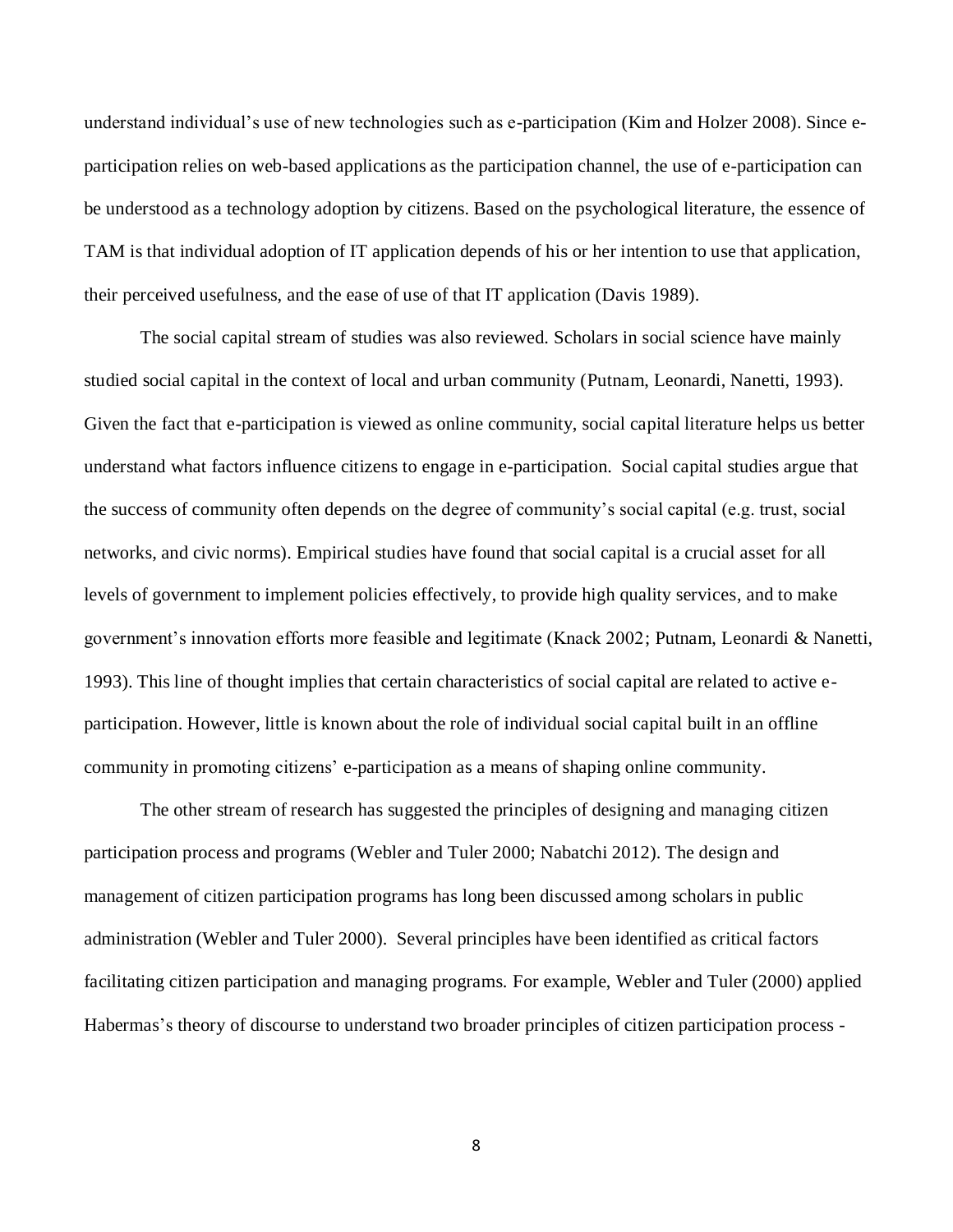fairness and competence – in the context of citizen participation in public policy decisions on forest use in northeastern states.

By focusing on the role of social capital and citizen participation design, this research suggests a model of citizens' active e-participation. In Figure 1, our study asserts that three dimensions of individual social capital (i.e. trust in government, strength of offline social ties, civic norms) are associated with their active use of e-participation. Also, we argue that three components of eparticipation management (i.e. perceived fairness of the participation process, access to information, responsiveness) are related to active e-participation. For the analytical purposes, this model includes the control variables identified by literature.

Figure 1. Conceptual Model of Active E-participation

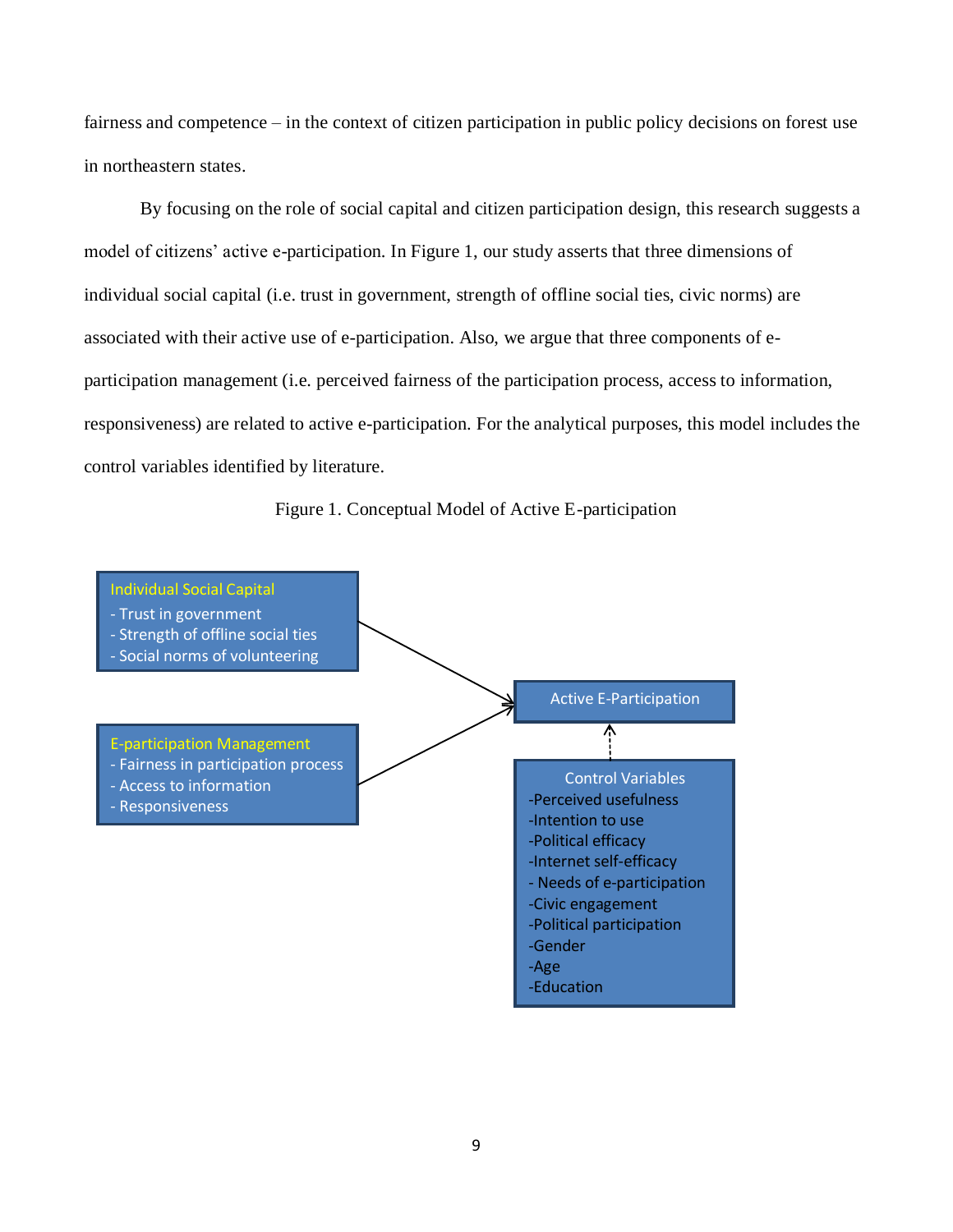#### **Individual Social Capital**

Although there is no clear agreement on the definition of social capital in the literature, many scholars (e.g. Coleman 1990; Putnam, Leonardi, Nanetti, 1993) agree that social capital consists of at least three key dimensions: trust, social networks, and civic norms. Although the notion of social capital has often been considered a collective concept (e.g. social capital at community), this research discusses social capital at the individual level because it ultimately belongs to individuals (Brehm and Rahn 1997) and because it views social capital as an antecedent of individual behaviors such as citizen participation (Gil de Zuniga, Jung and Valenzuela 2012).

#### **Trust in Government**

The definition of trust in government varies depending on scholars. In this research, trust in government is broadly defined as the extent to which citizens believe that government works for their best interest (Cleary and Stokes 2006; Inoguchi, Basáñez, Tanaka, and Dadabaev 2005). When citizens distrust in government, they are likely to perceive that government policies would be harmful, to distance themselves from government, to resist government policies and programs, and lower their expectations of how government will treat them in the future (Kim 2005). Such cynicism toward government tends to decrease citizens' interests in participation in public administration (Berman 1997; Kim 2005).

Meanwhile, citizen's trust in government signals that government will be responsive to their needs and care for their best interests. Also, trust in government reflects citizens' willingness to comply, cooperate, adopt, and support government policies and innovative programs (Cooper et al., 2008; Belanger and Carter 2008). For example, research found that citizens' trust in government increases the possibility of adopting innovative e-government services (Belanger and Carter 2008). Moreover, when citizens trust government, they are likely to show greater interest in government. Thus**,** given the fact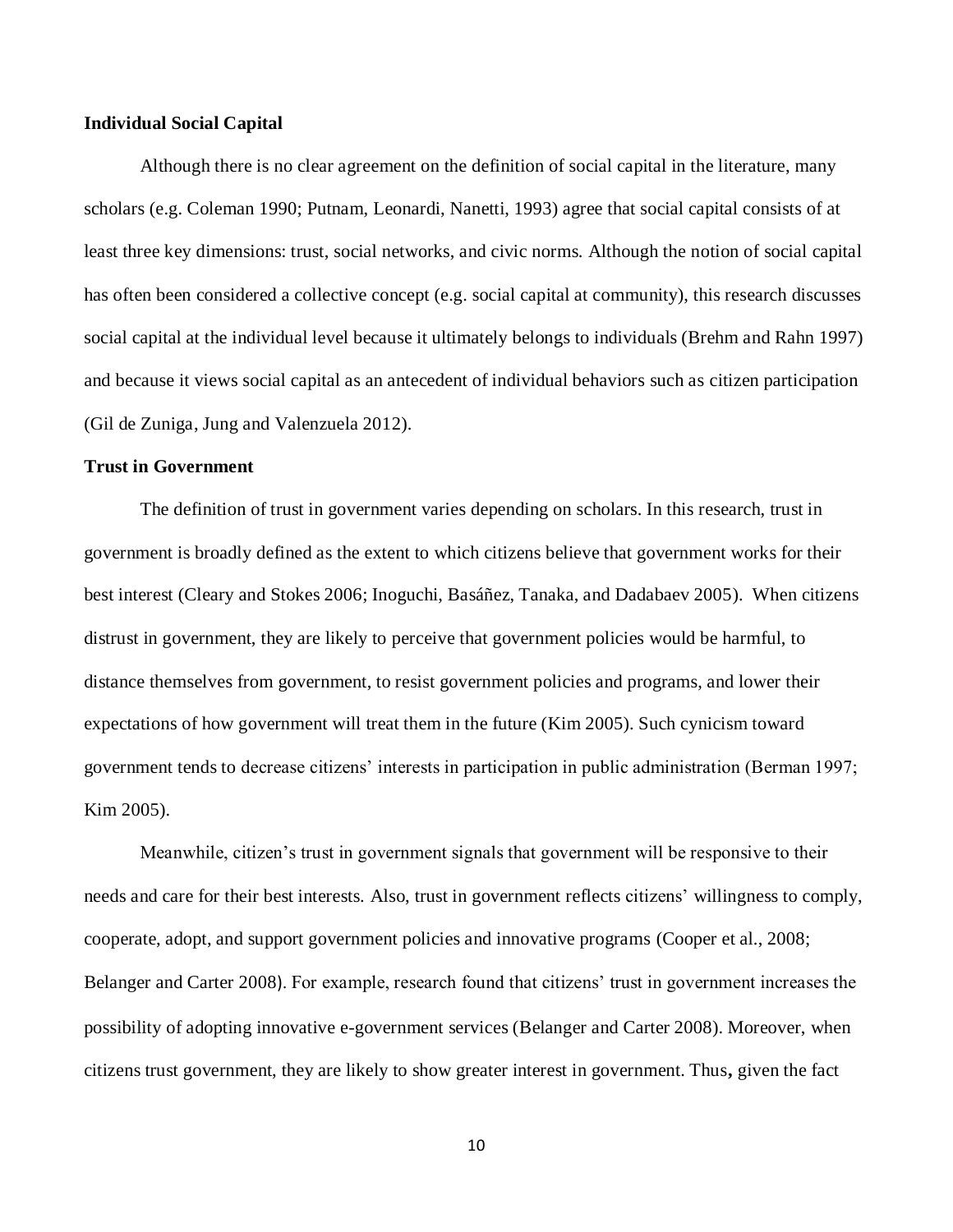that citizen-initiated e-participation often requires citizens' commitment to participation in public affairs, their willingness and interest can be expressed as a form of active participation in policy decisionmaking processes.

Competing arguments are possible. That is, it is likely that trust in government reduces the citizens' demands for monitoring government, which in turn, weakens the strong incentives of citizen participation. This perspective, however, may underestimate various motivations driving citizen participation. As discussed later, citizens are motivated by not only a sense of ownership, but also by social norms of cooperation and prosocial behavior. One may argue that there may be a reverse relationship between trust and participation. That is, it is likely that citizens who actively participate in government put greater trust in government (Pytlikzillig et al, 2012). However, citizen participation may not directly increase trust in government because active participation does not necessarily represent that citizens are supportive toward government. Rather, it is reported that citizen participation negatively affects trust in government (Kweit and Kweit 2007). Also, a recent empirical study on the relationship between e-government use and trust in government reveals that there is no direct relationship between the two, which implies that citizen participation affects trust through the management of citizen participation process (Kim and Lee 2012). This research claims that trust in government is positively related to active e-participation.

*H1: The degree of e-participants' trust in government is positively related to their active e-participation.*

## **Strength of Social Ties**

Social network literature considers social networks as resources in that people can access information, gain social support, and receive recognition through their social networks (Granovetter 1973; Krackhard 1992). In particular, the strength of ties has been discussed to understand the characteristics of social ties (Granovetter 1973; Krackhard 1992). Strength of ties is a multidimensional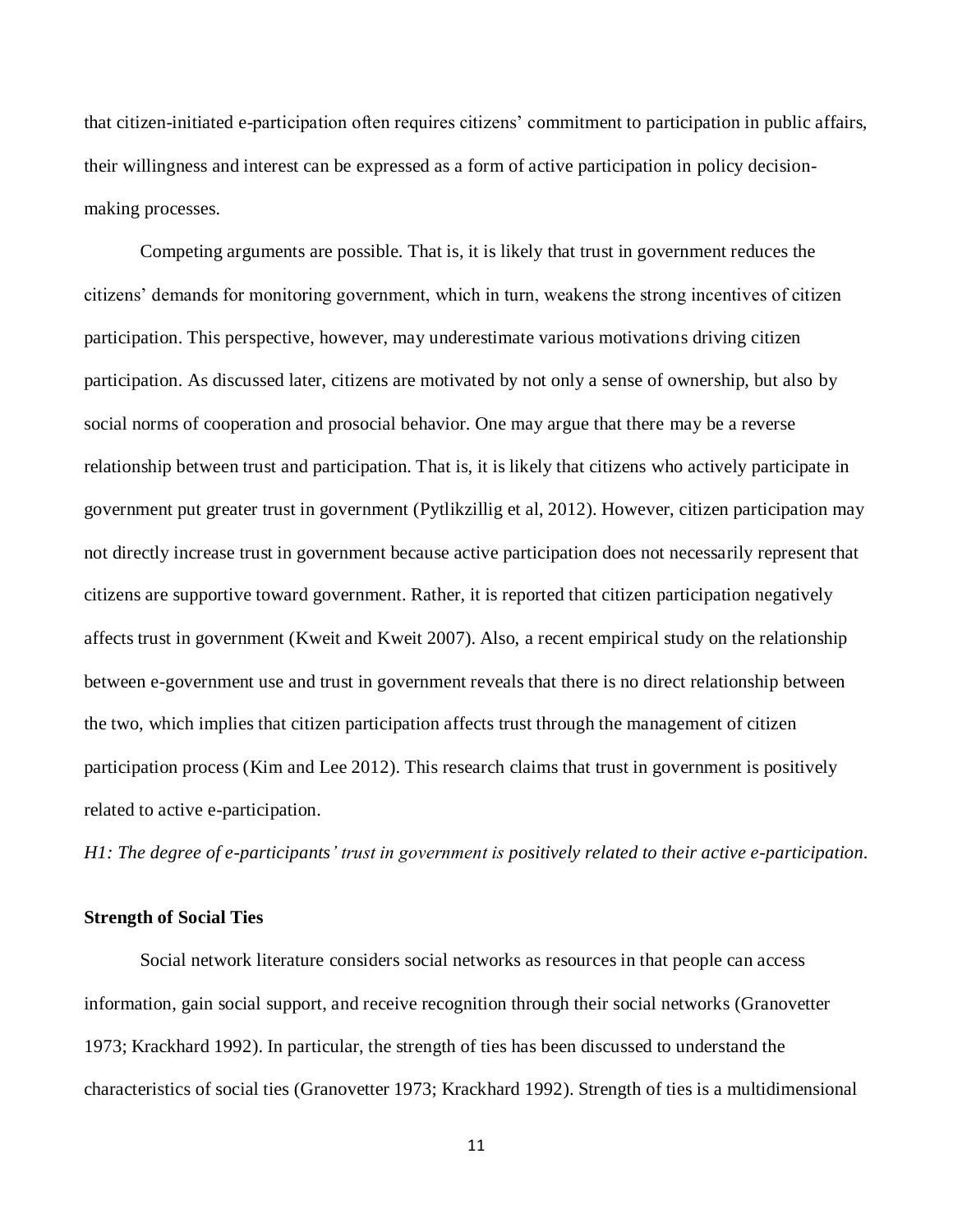concept (Granovetter 1973). This study defines tie strength as the extent to which individuals frequently interact with other social groups (Granovetter 1973). The strength of strong and weak ties has been debated among network scholars. Advocates of strong social ties argue that people embedded in strong social networks enjoy benefits in terms of accessing information, exchanging social support, and receiving recognition easily and promptly (Krackhard 1992). However, people connected through strong ties tend to share similar information, face higher dependency, and spend more resources to maintain strong ties (Burt 1992). Proponents of strength of weak ties emphasize that people embedded in weak social networks can be provided a better opportunity to access diverse groups of people thereby gaining nonredundant and new information, to enjoy autonomy, and to manage them with a lower cost (Granovetter 1973; Burt 1992).

Considering that e-participation serves as online community, this research asserts that eparticipants' offline social ties affect their e-participation because offline social ties act as incentives to build online social ties. E-participants is limited to developing and sustaining strong online ties with others unless they actively engage in online community. For example, e-participants can be consider as less active when they use e-participation to simply view the postings of others or marginally post policy ideas. Meanwhile, active e-participation offers citizens the opportunity and channel to increase the visibility of their contributions, recognition, reputation, and status (Preece and Shneiderman 2009). That is, e-participants are seen as active when they post more ideas and comments to others. E-participants receive different forms of social rewards including attention, recognition, and support from peer eparticipants, but only when they are actively engage in e-participation. Frequent exchange of ideas, comments, and responses with other e-participants and government officials helps e-participants build strong online ties.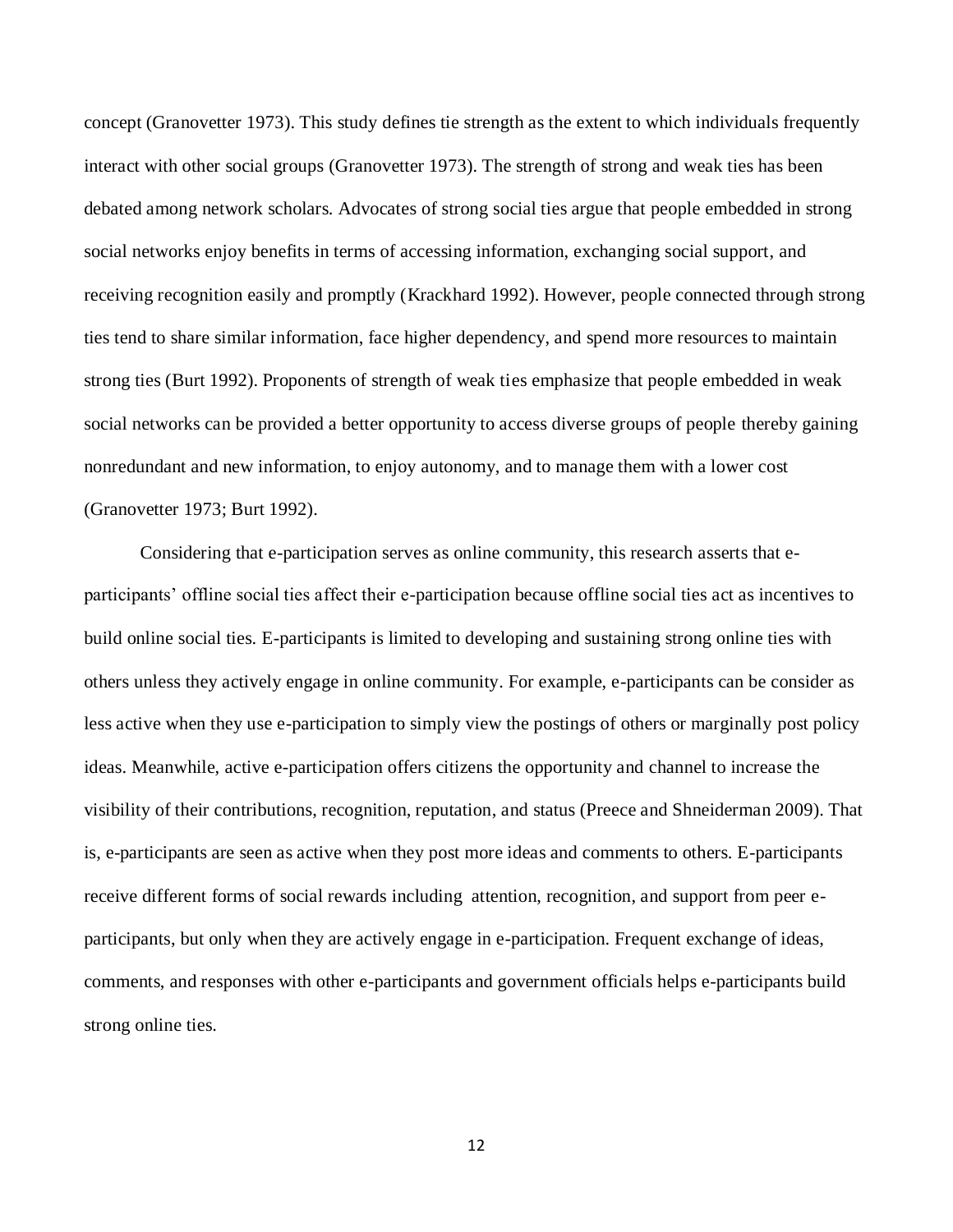How does the strength of offline ties affect citizens' use of e-participation? This study argues that strong offline social ties are negatively related to active e-participation. In other words, weak offline ties are positively associated with active e-participation. First, when people are connected through strong ties in an offline setting, it is likely that they have a limited opportunity to actively use e-participation applications. Early studies on the relationship between online and offline activities found that people tend to spend less time socializing face-to-face when they spend more time online (Kraut et al., 1998; Nie 2001). This finding implies that people who frequently meet in social groups face-to-face may not allocate extra time and energy to commit to e-participation. This means that the more time spent in faceto-face socializing leads to less time spent engaging in e-participation. Meanwhile, when people are connected through weak ties in an offline setting, weak social ties serve as an opportunity to use eparticipation actively because weak ties increase the possibility that people will spend less time socializing face-to-face, but more time socializing online. But, spending more time online does not necessarily motivate people to use e-participation actively. It is likely that weak ties offer an incentive to actively use e-participation because active e-participation enables e-participants to build strong online ties. Second, e-participants who enjoy the benefits derived from strong offline ties may consider eparticipation as a complementary means of gaining the different benefits by building weak online ties. When people are weakly tied with social groups in an offline setting they are likely to reap benefits such as access to new and nonredundant information and lower maintenance cost (Granovetter 1973; Burt 1992). Active e-participation, however, provides an opportunity to build strong online ties, which enables e-participants to gain complementary resources (e.g. prompt access to information and social support). That is, strong online ties created by active e-participation serve the interests of e-participants by reinforcing their resources available at weak offline ties.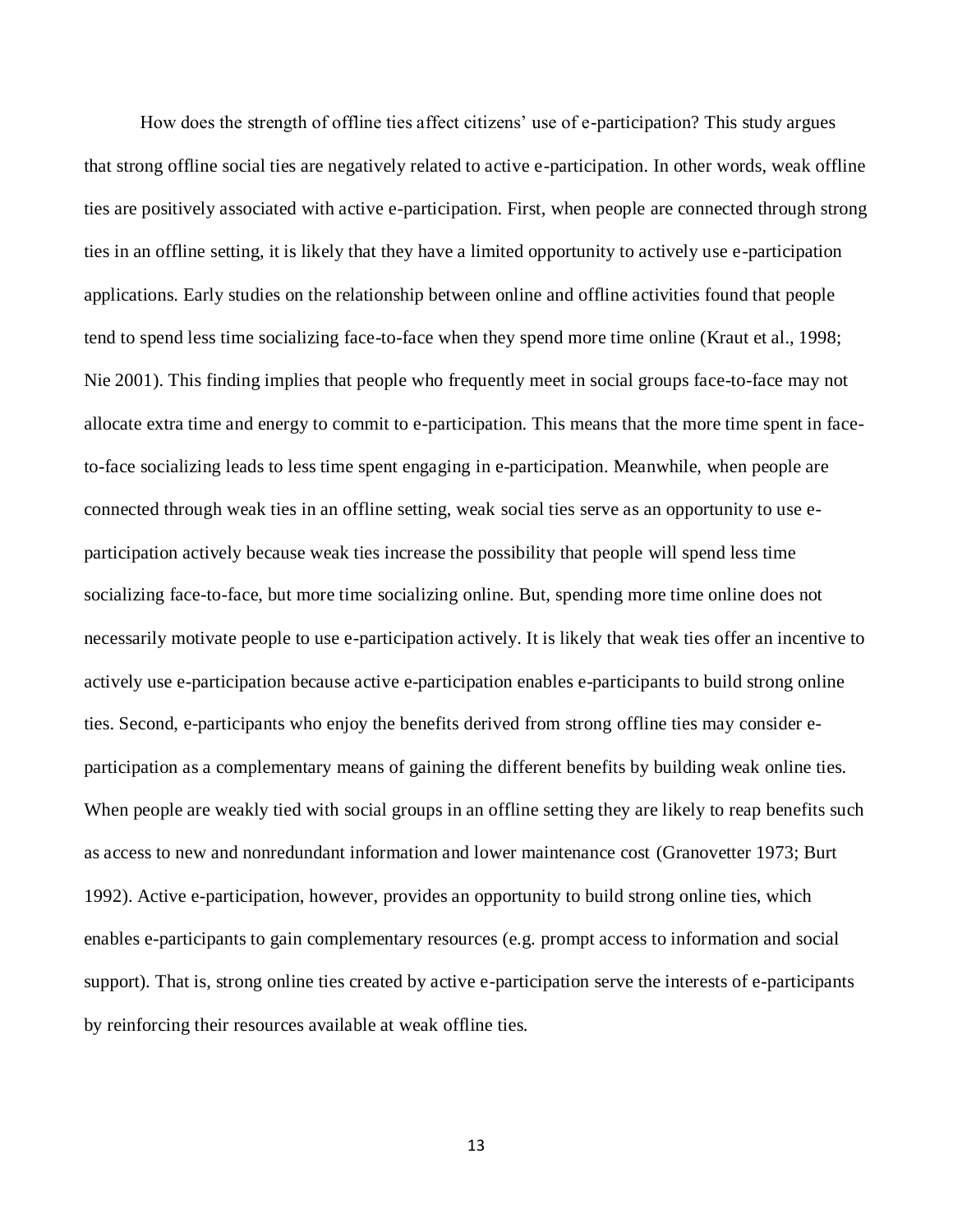*H2: E-participants' strong offline ties are negatively related to their active e-participation.*

#### **Civic norms of volunteering**

Civic norms can be broadly defined as group-held beliefs about how members in civic society should behave in public affairs. This research considers civic norms as socially cooperative behavior (e.g. volunteerism) associated with a more general interest rather than a specific interest associated with a partisan group of people (Knack 1992). They can be characterized by a willingness or desire to help others and can be captured by the degree which individuals have affective motives such as volunteerism (Edelmann and Cruickshank 2012). As a specific form of civic norms, this research focuses on citizens' volunteering experience. The literature on volunteering and citizen participation suggests that there is a positive relationship between citizens' volunteer experience and political participation (Billig, 2002; Wilson, 2000; Youniss et al, 1997). Defining volunteering as any activity in which time is given freely to benefit another person, group, or organization, Wilson (2000) addresses positive impacts of volunteering on community participation, civic engagement, and opportunities for professional development. Several scholars have found a positive association between service experience of both youth and adults to their active citizenship behavior (Billig, 2002; Smith, 1999; Youniss et al, 1997). For example, Billig (2002) argues that volunteer experience affects citizens' learning of community issues and that citizens with volunteering experience become more likely to take leadership roles in finding solutions to community concerns.

Youniss et al (1997) also found a positive relation between youth participation in service programs in high school and their engagement in community organizations as adults. Flanagan et al (1999) found that high school students who volunteer are more likely to be engaged in a political campaign. Furthermore, Smith (1999) finds that participation in extracurricular activities in one's youth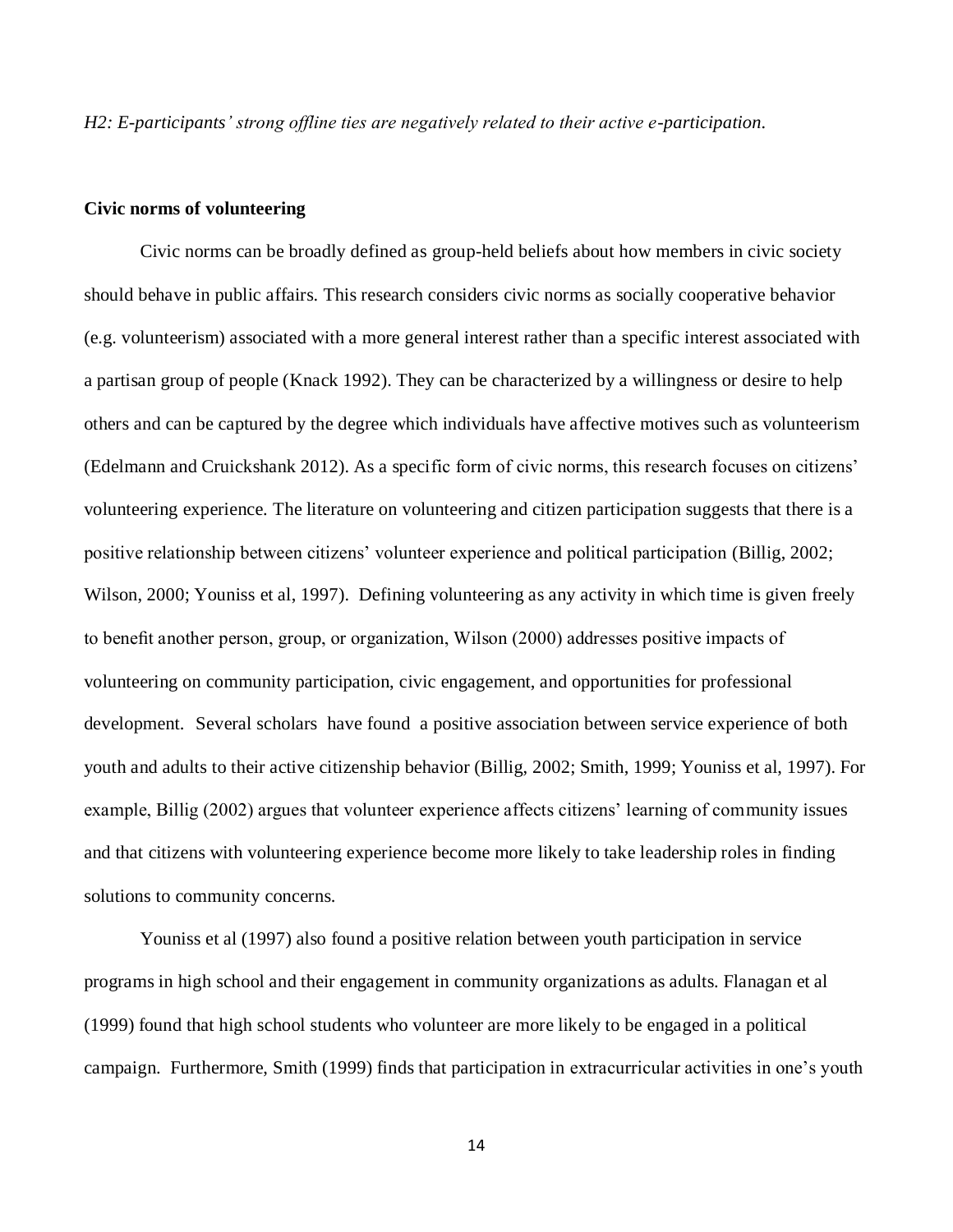is one of significant predictors of greater political and civic involvement in young adulthood. Scholars address several factors that may facilitate this relationship including the sharing of information (Knoke, 1990), the opportunity to develop "civic skills" such as the ability to organize a meeting (Verba et al, 1995) and the fostering of generalized trust (Stolle, 1998). Moreover, this study argues that citizens' volunteer experience often represents their trait of extraversion, which is a person's tendency to be social (Edelmann and Cruickshank 2012), which affects their engagement in online community including e-participation. Based on the literature review above, the study tests the following hypothesis:

*Hypothesis3: E-participants' volunteering experiences are positively associated with their active eparticipation.*

#### **Management of the E-participation Process**

Scholars in public administration have long emphasized the importance of design and management of citizen participation process (Halvorse 2003; King, Feltey and Susel 1998; Webler and Tuler 2000). For example, Halvorsen (2003) found that participants who perceive high quality participation program management assess that the agency in charge of managing the participation program was responsive to public concerns. Along this line of thought, this research asserts that poor design and management of e-participation processes obstructs citizen participation. Fairness in E-participation Process

While there are few empirical studies addressing how citizens' perceptions of the fairness of eparticipation process affect their active e-participation, scholars address fairness as one of design criteria measuring the quality and effectiveness of citizen participation programs (Coenen, Huitema, and O'Toole, 1998; Hansen, 1998; Webler and Tuler, 2000; Nabatchi 2012). For example, based on Habermas's theory of communicative action (Habermas, 1979), Webler and Tuler (2000) propose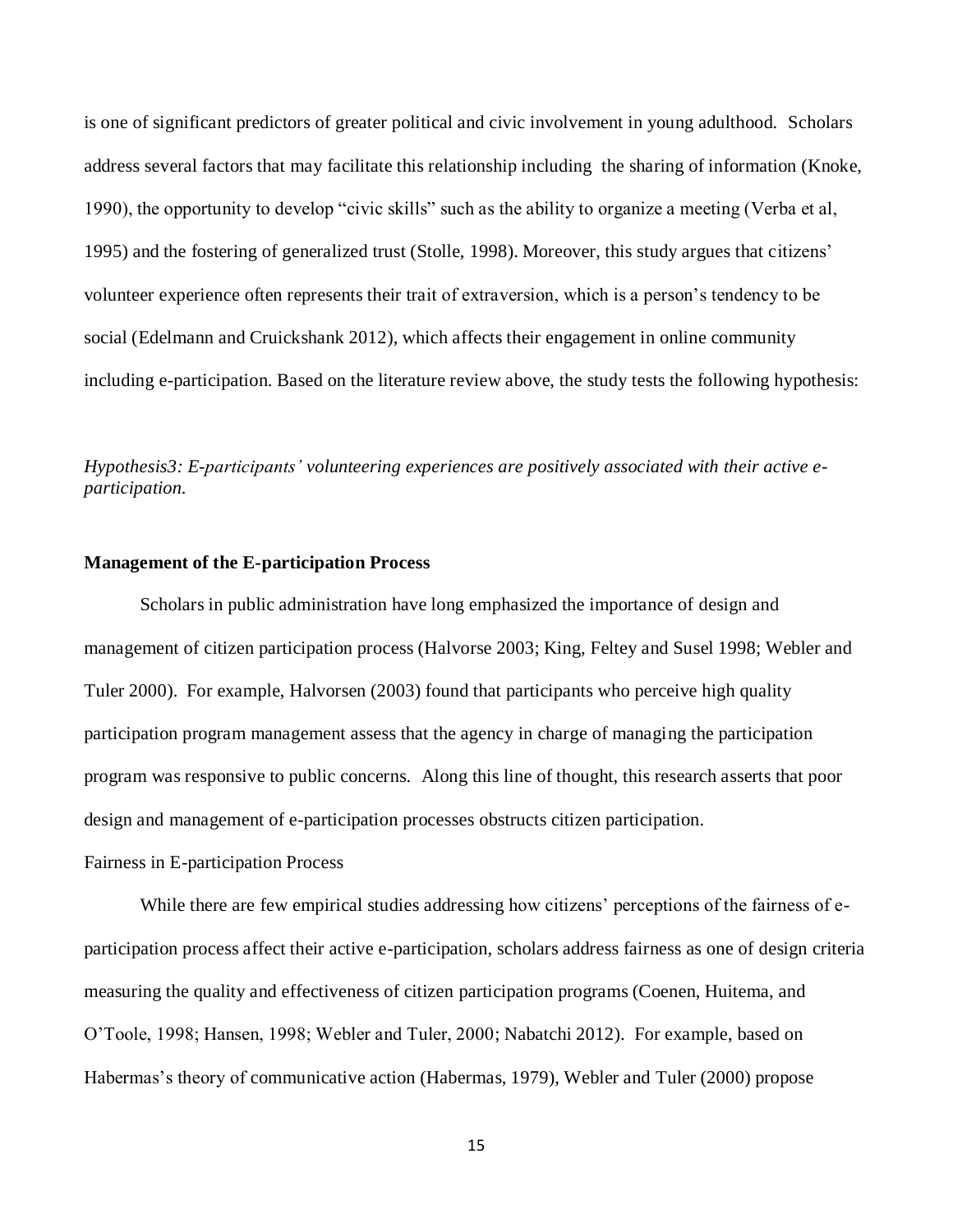fairness and competence as core dimensions of developing criteria of desirable process of public participation. They identified three dimensions of fairness that comprise a public participation discourse including fair attendance, fair participation in agenda setting and rule making, and fairness in discussion and debate (Webler and Tuler, 2000).

Scholars have also analyzed a positive relationship between process fairness and outcome satisfaction and acceptance (Baird, 2000; Herian et al, 2012; Rottman 1998). Research findings show the positive impacts of procedural fairness on the institutional legitimacy of governmental authorities (Baird 2000) as well as increased levels of trust in political systems (Rottman 1998). Other scholars analyzed the impact of fairness of the citizen participation process on citizen support for government decisions (Herian et al, 2012) and the impact of the use of fair processes on public trust in public officials (Van Ryzin, 2011). Herian et al (2012) find that the inclusion of public input by local governments can increase perceptions of fairness and that the perceptions of fairness have stronger relationships with overall governmental assessments for those who are relatively uncertain about a governmental institution. Van Ryzin (2011) found that the use of fair processes by public servants increased the public's trust in those officials.

This study adopts the definition fairness proposed by Webler and Tuler (2000): "Fairness refers to the opportunity for all interested or affected parties to assume any legitimate role in decision-making process" (p.568). The study proposes a positive relation between perceived fairness of e-participation process and citizens' active e-participation. In order to explore the relationship between perceived fairness of e-participation management and citizens' active e-participation, three aspects of fairness in eparticipation process are developed in this study— including availability of diverse participation programs, the equal opportunity for stakeholders and citizens to e-participation, the fair process of eparticipation decision making. This study tests the following hypothesis: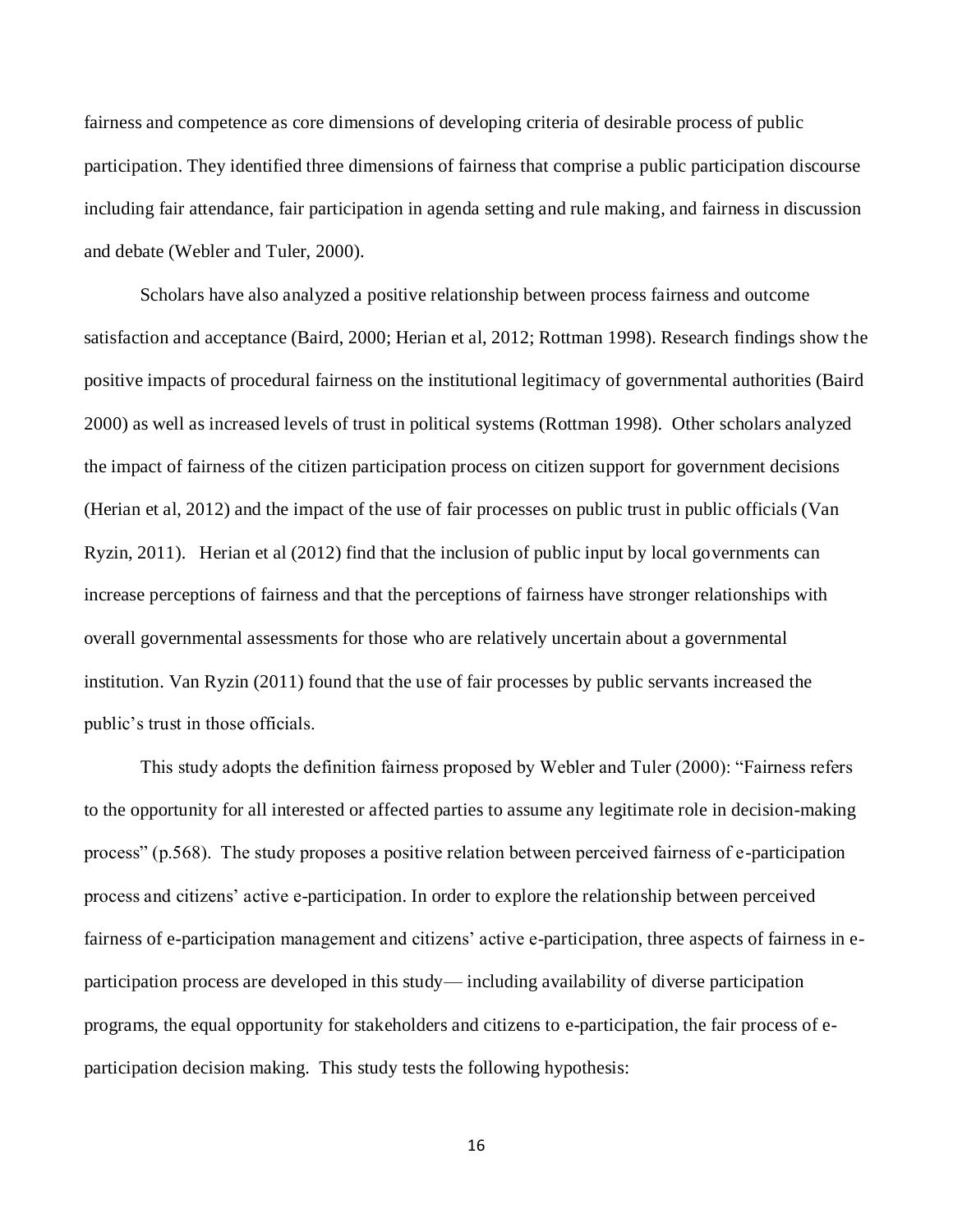*Hypothesis 4***:** *The level of perceived fairness in e-participation process is positively associated with eparticipants' active e-participation.*

## **Access to information**

One normative argument about the design of the citizen participation process highlights that limited access to government information and its interpretation prohibits citizens from understanding existing government activities such as public policies and day-to-day operations and thus, citizen participation should be designed to grant citizens access to relevant information and its interpretations about government activities in participation process (Webler and Tuler 2000; Garson 2006; Nabatchi 2012). In a similar vein, advocates of TAM and other scholars imply that the design of e-participation applications must be effective and easy-to-use because the design affects citizens' access to information about the participation procedure as well as government responsiveness (Parasuraman et al. 2005, Kim and Lee 2012), which motivates citizens' active engagement in e-participation.

According to the principal-agent model, the relationship between citizens and government is one of information asymmetry (Yang and Holtzer 2006). As the principal, ordinary citizens are often less knowledgeable with regard to government activities than government employees as the citizens' agent. When an e-participation process is designed and managed to enhance citizens' ability to access information of government activities, it is likely that citizens are better informed of what and how government agencies perform. Thus, increased access to information minimizes information asymmetry, which reduces uncertainty and ambiguity about government policy and programs. The decreased information asymmetry can strengthen citizens' capability of understanding government agencies. Knowledgeable citizens are likely to offer useful and helpful suggestions for government agencies to make better informed policy decisions. Thus, it is likely that they make meaningful contributions including posting policy inputs and suggesting ideas about problem identification and solving, and/or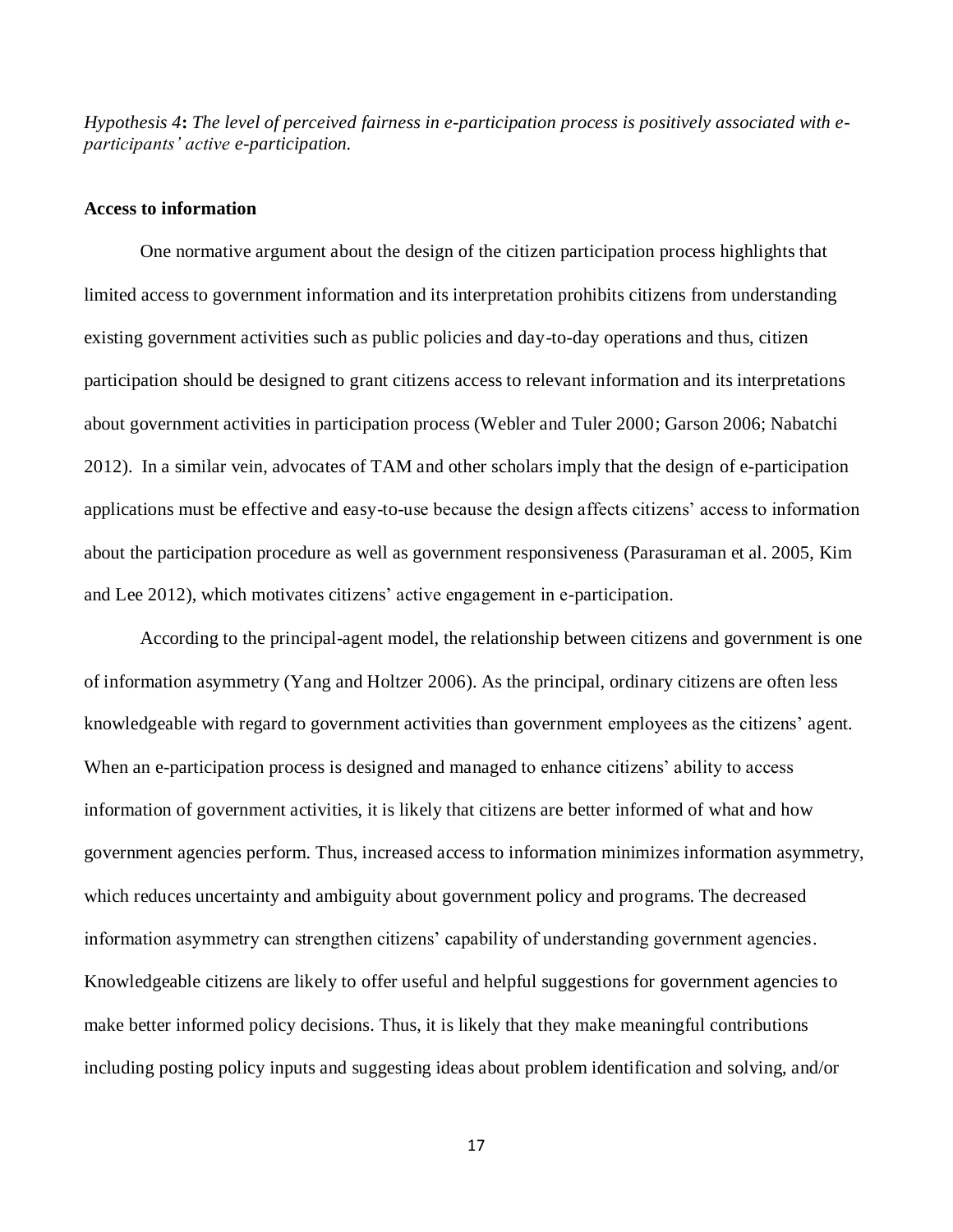innovative proposals. Also, informed citizens are better able to monitor government agencies increasing both the government's commitment to openness and honesty as well as the likelihood that any government deception will be uncovered (Yang 2009).

*Hypothesis 5: E-participants who perceive easier access to policy information via e-participation programs are likely to use e-participation actively.*

#### **Responsiveness**

During the public participation process, government responsiveness has played a crucial role in shaping citizens' perception and behavior toward participation (Kweit and Kweit 2004; King, Feltey and Susel 1998). For example, research found that citizens' satisfaction with participation programs is determined by government employees' responsiveness to their needs and the quality of feedback for their inputs (Halvorse 2003; Kweit and Kweit 2004). As part of management quality, public officials' interpersonal, discourse and facilitation skills have been emphasized as a means of implementing authentic participation programs (King, Feltey and Susel 1998), which require citizens' active participation.

Although e-participation is promising, in some ways, it limits the ability of both government and e-participants to interact with each other interpersonally, to engage in verbal communication, and to facilitate discussion in the e-participation process, compared to conventional citizen participation setting. In this regard, management of e-participation processes plays a crucial role in shaping active eparticipation. In the context of e-participation, government responsiveness can be captured by the extent to which public officials provide quality feedback to e-participants' inputs (e.g. idea submissions) and inquiries. As the nature of citizen participation does not bind government decisions, government bureaucrats have no strong incentives to respond to citizens' inputs and inquiries in a sincere manner. Insincere responses or no responses from government concerning e-participants' inputs is likely to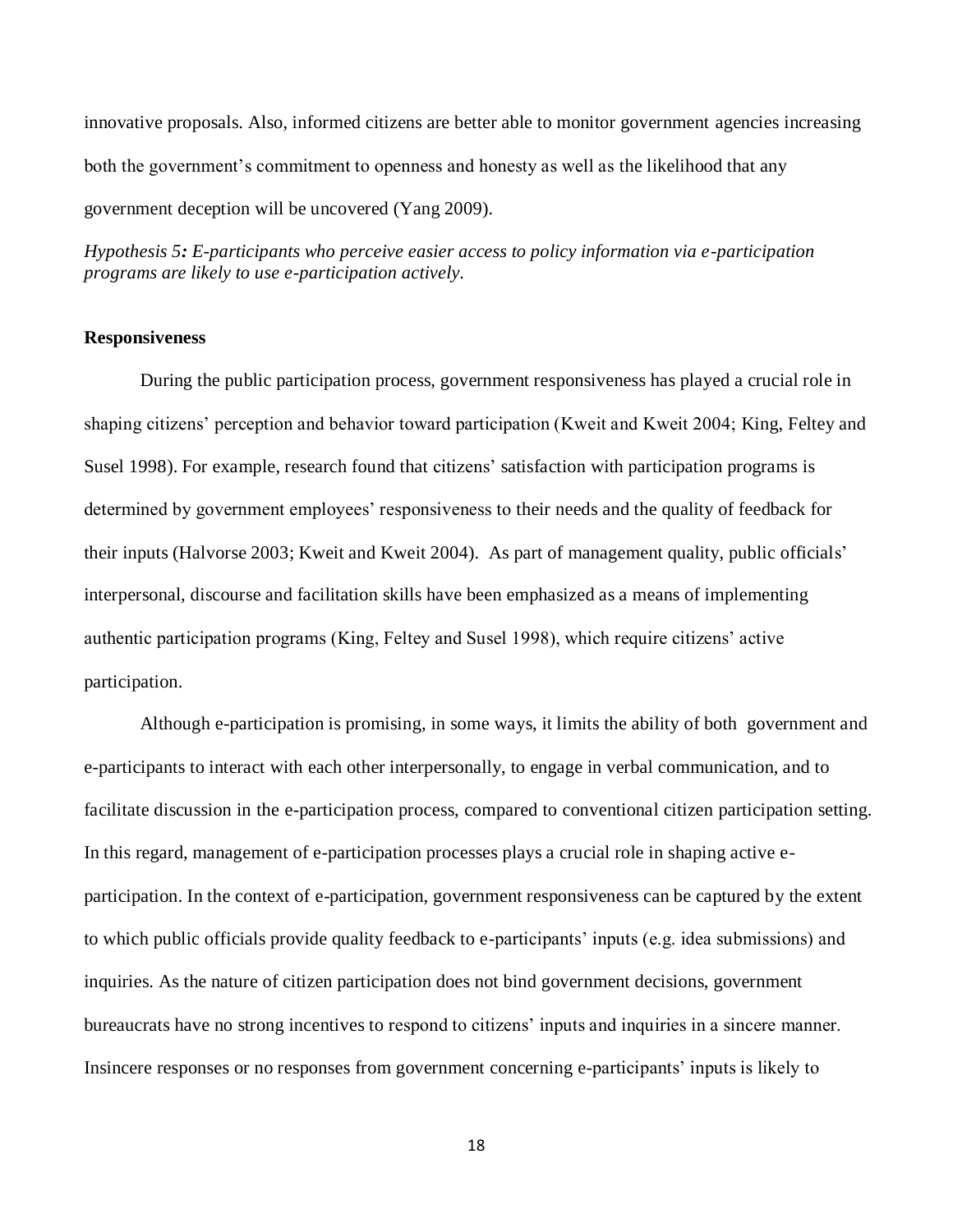decrease their interest in e-participation and their willingness to commit to the community through eparticipation. As a result, this lack of interest and willingness to participate discourages e-participants from e-participation actively.

Meanwhile, it is likely that sincere responses from e-participation management reinforces eparticipants' interests in e-participation and their willingness to engage in e-participation by facilitating their commitment. That is, e-participation management's quality responses promote e-participants' selfesteem by enhancing the sense of being an important part of community and identification with the community (Tajfel and Turner 1986). Increased identification often creates a sense of civic duty by motivating the participant to take more interest in community issues. Also, e-participants who receive quality feedback from government officials are likely to perceive that they gain useful policy information that helps them better understand community issues and in turn, contribute to community building. Moreover, online community literature found that quality responsiveness often motivates eparticipants to stay longer and to participate in the online community frequently (Moon and Sproull 2008).

*Hypothesis 6***:** *The level of perceived government responsiveness via e-participation programs is positively associated with e-participants' active e-participation.*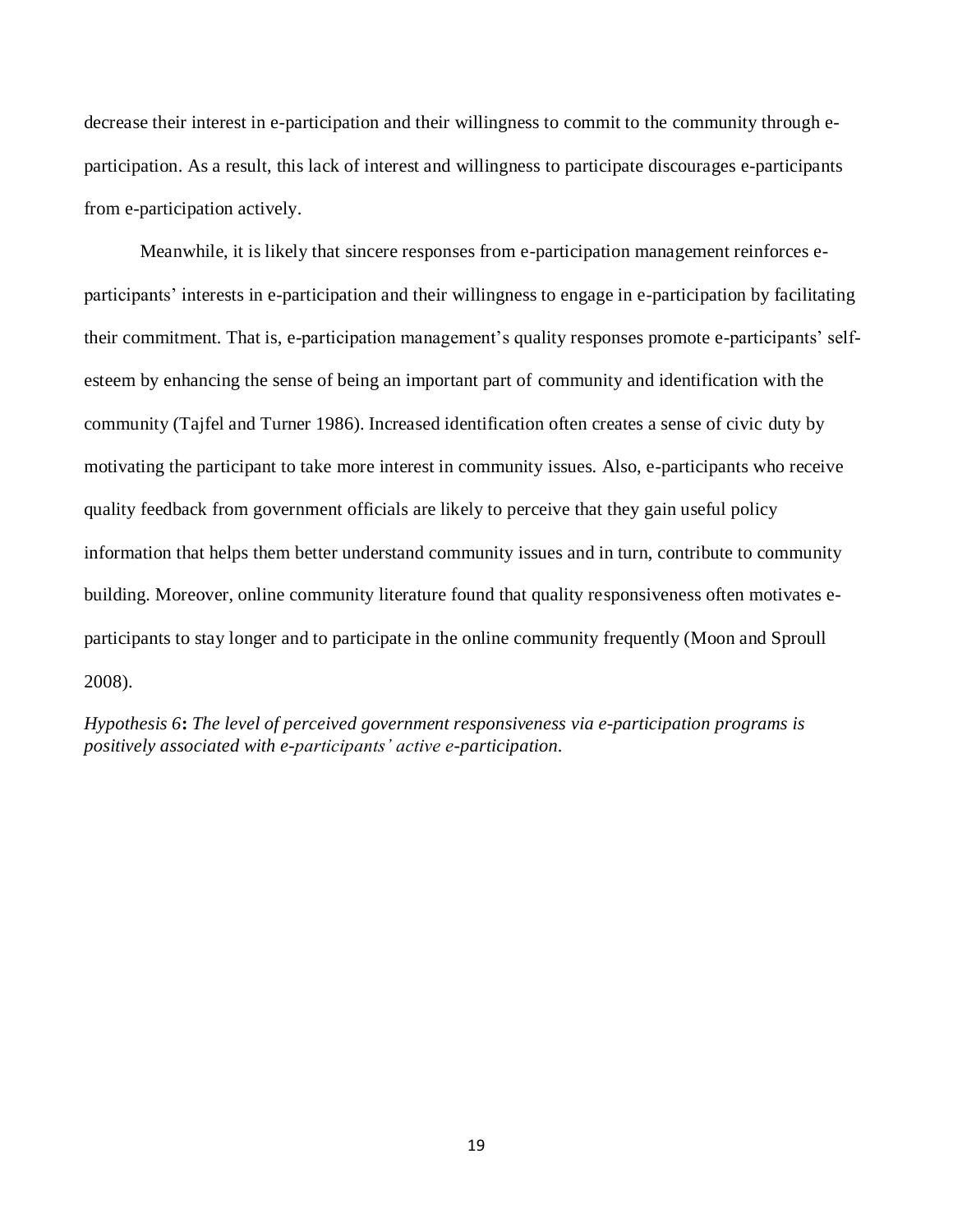#### **Data and Measurement**

To test research hypotheses, this study used the 2009 E-participation Survey data collected from the citizen members of the Oasis. As discussed earlier, Oasis has served as an electronic channel of citizen participation in the policy making – especially policy agenda setting - process of the SMG. Using online policy forums at Oasis, citizens post their inputs on SMG policies and programs associated with their community and related governance issues as well as view, and make comments on the inputs of others. As of June 2009, 34,792 citizens had joined Oasis. From this population a sample frame of 10,136 citizen members of Oasis who have posted at least one suggestion over the last three years was created. A web-based survey was administered for four weeks in May and June in 2009. To encourage response, a survey notification was emailed to the members of sample frame as well as posted on Oasis websites before the survey instrument was posted. Two reminder and follow-up emails were also sent to the members.

Of 10,136 members, 1,076 participants responded to the survey (response rate of 10.6 percent). Because of low response rate, non-response bias test was performed to see if there is difference in demographics between respondents and non-respondents (Moon 1999). The results show that the respondents and non-respondents were not significantly different in terms of age, gender, and education. Table 1 shows the demographics of study samples and population. It should be noted that female and "high school diploma or less" samples are underrepresented.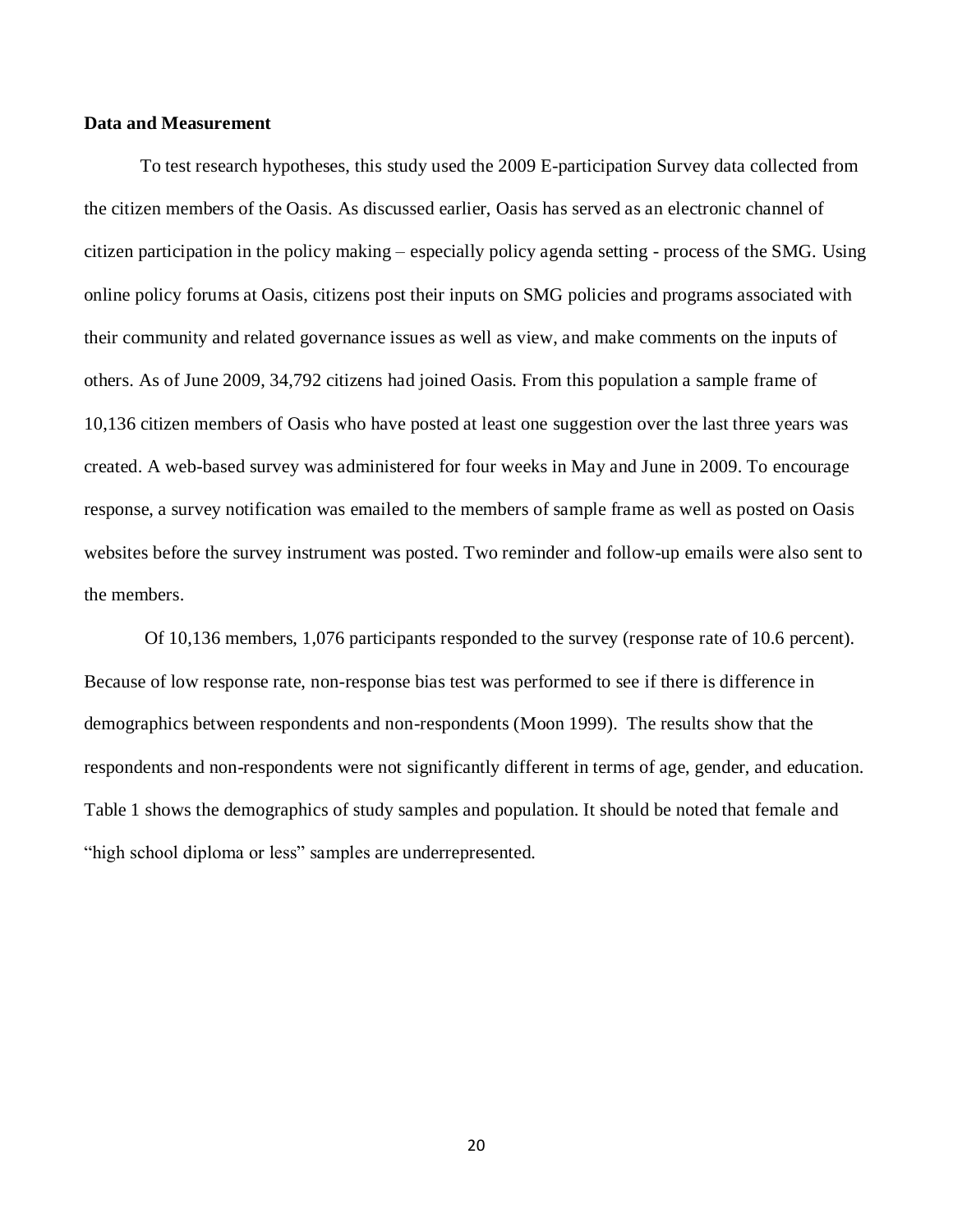| Variables | Characteristics             | Sample $(\%)$ | Population in Seoul $(\%)^a$ |
|-----------|-----------------------------|---------------|------------------------------|
| Gender    | Male                        | 73.9          | 50.1                         |
|           | Female                      | 26.1          | 49.9                         |
| Age       | 20s or below                | 22.1          | 13.7                         |
|           | 30s                         | 29.3          | 16.2                         |
|           | 40s                         | 27.8          | 17.1                         |
|           | 50s                         | 15.2          | 13.7                         |
|           | Over $60s$                  | 2.5           | 15.9                         |
| Education | High school diploma or less | 26.7          | 61                           |
|           | Bachelor's degree or higher | 73.3          | 39                           |

Table 1 Demographics of Survey Sample (N=1,076) and Population

a. The population of city of Seoul is 10,464,051 as of December 31, 2009 [\(www.seoul.go.kr\)](http://www.seoul.go.kr/). The population data of Seoul are drawn from the 2010 National Population and Housing Census Survey of South Korea.

#### *Dependent variable*

*Active e-participation*. As a measure of active e-participation, this research employed the number of suggestions posted on the Oasis as a measure of active e-participation. The survey participants were asked to indicate the extent to which they posted their suggestions on Oasis using five ordered categories ranging from "1-2 suggestions" (1) to "More than 10 suggestions" (5) (See survey items in Appendix).

## *Independent variables*

*Trust in government*. The measure of citizen trust in government was derived from prior research (Inoguchi, Basáñez, Tanaka, and Dadabaev 2005; Kim and Lee 2012). Trust in government is measured by a single survey item rated on a 5-point Likert scale ranging from strongly disagree (1) to strongly agree (5); "To what extent do you trust that SMG works in your best interests?" Although the single item is limited to capturing various dimensions of citizen trust in government, it allows us to broadly understand the respondents' level of trust in government.

*Tie strength*. To capture e-participants' strength of social ties, this study used respondents' selfreporting on the frequency of going out with people for socialization. Respondents were asked to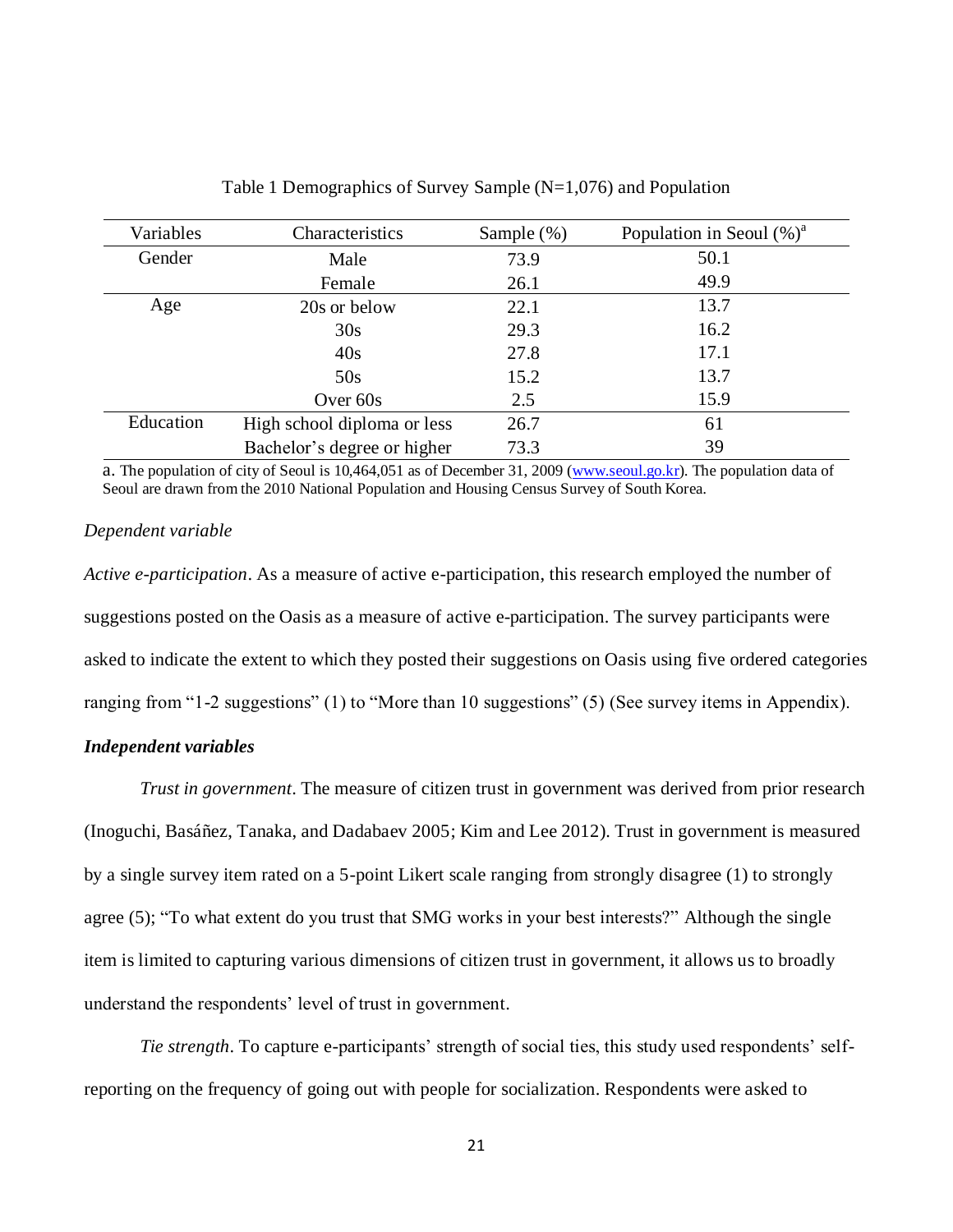indicate how often they go out with five different groups of people (family members, neighbors, friends, co-workers, and members of social groups) for socialization (e.g. having lunch). Five items were designed with a 7-point Likert-type scale ranging from "Every Day" (1) to "Once a Year" (7). Correlation among the items was slightly lower than threshold (Cronbach's  $\alpha = .67$ ). The average scores of the five items were used in the analysis.

*Social norms*. To measure social norms, we used a single item to capture the respondents' volunteer experience (Brewer 2003). The respondents were requested to indicate how often, on average, they have been involved in volunteer work for the past three years. This item was rated on a 7-point Likert-type scale ranging from "Never" (1) to "Every Day" (7).

*Fairness in e-participation process.* This research used four survey items to measure respondents' perception of fairness in e-participation process that the citizen participation literature emphasized (Webler and Tuler 2000; Herian et al., 2012). The participants were asked to indicate the extent to which they agree with the four survey items using a 5-point Likert scale ranging from strongly disagree (1) to strongly agree (5). High correlation among the items (Cronbach's  $\alpha$  =.76) allows us to aggregate those items and to create a new composite variable.

*Access to information:* The measure of access to information was adapted from citizen participation literature (Webler and Tuler 2000; Herian et al., 2101). To measure e-participants' perception of access to information, this study used four survey items with 5-point Likert scale (Cronbach's  $\alpha$  =.83). These items were summed and averaged into an index.

*Responsiveness.* Responsiveness is measured using the three items representing the respondents' perception of quality feedback offered by SMG. The mean scores of the aggregated items were used (Cronbach's  $\alpha$  =.82) in the analysis.

#### *Control variables*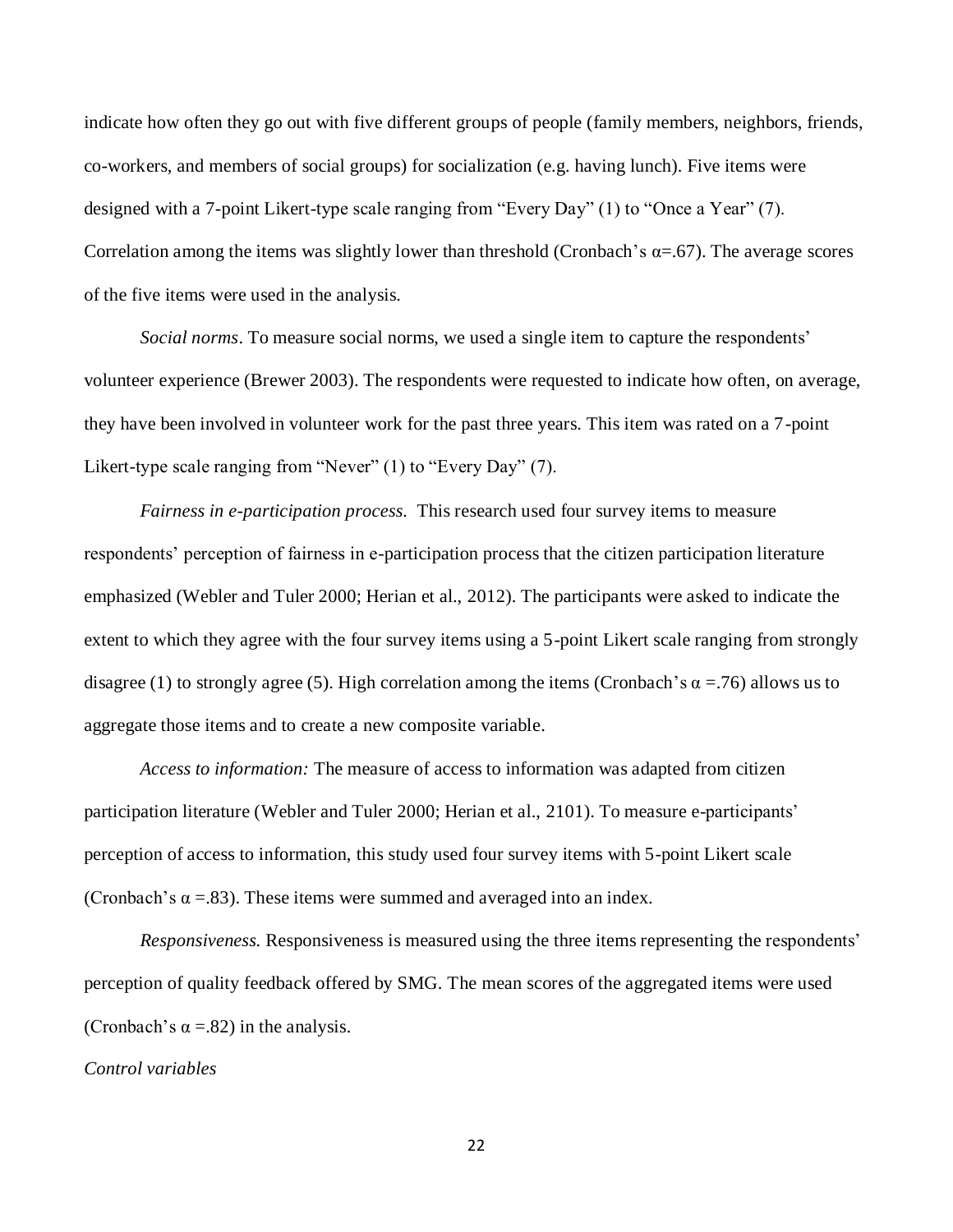*TAM variables*. Two TAM related variables - intention to use and perceived usefulness - were included as control variables (Davis 1989). The intention to use and perceived usefulness are found to be associated with acceptance of new IT applications (e.g., Venkatesh et al., 2003). We used one item to measure citizens' intention to use e-participation and seven items to capture respondents' perceived usefulness. The items were modified by Davis's (1989) TAM scale. The seven items for perceived usefulness were summed and averaged into an index (Cronbach's  $\alpha = .89$ ).

*Psychological factors*. To control the effect of e-participants' psychological factors, three variables were included: *political efficacy, Internet self-efficacy,* and *needs of e-participation*. Political efficacy refers to e-participants' perceptions of influence on governmental decision making. As a political reward, political efficacy serves as incentives for active participation in public affairs (King, Feltey and Susel 1998). Thus, it is likely that the e-participants who perceive greater influence on administrative process and outcome actively use e-participation**.** To measure political efficacy, we used the four items using a 5-point Likert scale ranging from strongly disagree (1) to strongly agree (5). The average scores were used in the analysis (Cronbach's  $\alpha = 83$ ). Since the questionnaire was not developed for the purpose of this particular research, there is no direct measure for Internet self-efficacy. Thus, this research used the length of Oasis membership as a proxy for capturing Internet self-efficacy. It is assumed that e-participants who joined the Oasis since 2006 might be equipped with greater Internet skills necessary to use the Oasis. Also, it is likely to capture the extent to which e-participants' prior use of the Oasis affects the degree of participation in the same e-participation. The respondents were asked to indicate the length of membership in Oasis. This question was scaled from 4 years (1) to less than 1 year (4). To capture respondents' needs of e-participation, this study used a frequency of visiting Oasis sites as a proxy. This item was scaled from less than every six month (1) to more than five times per week (7).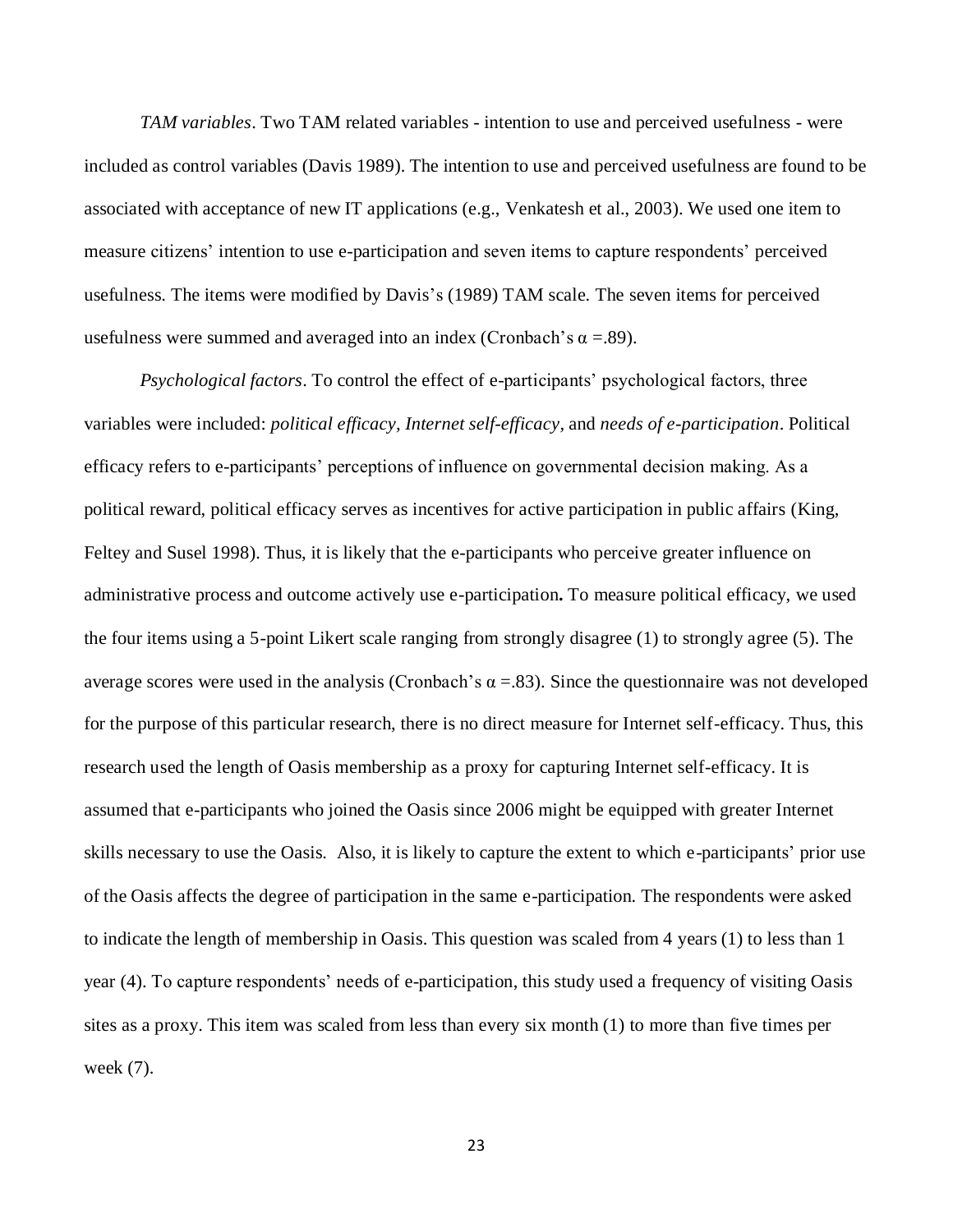*Political Participation.* Citizen-initiated contact literature has suggested political participation as one key factor (Thomas and Julia 1999; Zukerman and West 1985). This research used two types of political participation: *Voting participation and Involvement in interest groups.* Respondents were asked to indicate whether or not they voted on four most recent elections. For the purpose of analysis, this research combined their responses to four elections and created an index. Also, to control the effects of respondents' *involvement in interest group* on e-participation, three proxies were added to political participation category. As proxies, respondents' volunteer activities sponsored by civic organizations, unions, and political parties were included to measure the extent to which citizens as volunteers were indirectly involved in interest groups.

*Socio-economic variables*. Respondents' socio-economic status has been identified as a barrier for to citizen participation (King, Feltey and Susel 1998). To control for the effects of social-economic status on e-participation, we included *gender* as a dummy variable, which was set to one if a respondent was male. *Age* was measured on a continuous scale. As a dummy variable, e*ducation* was coded as one if respondents report their highest education level as college graduation or higher. *Income* was measured by households' monthly income with six categories ranging from 1 (less than \$1,667 monthly income) to 6 (more than \$5,000 monthly income). For the purpose of analysis, six income categories were coded as a series of dummy variable where the lowest income level is used as the base dummy.

#### **Analysis and Findings**

In Table 2, descriptive statistics and the correlation matrix show that five independent variables are significantly correlated with active e-participation. However, strength of social ties is not significantly correlated to active e-participation. Multicollinearity tests were performed to ensure the extent to which independent variables are correlated. It is argued that the threshold of multicollinearity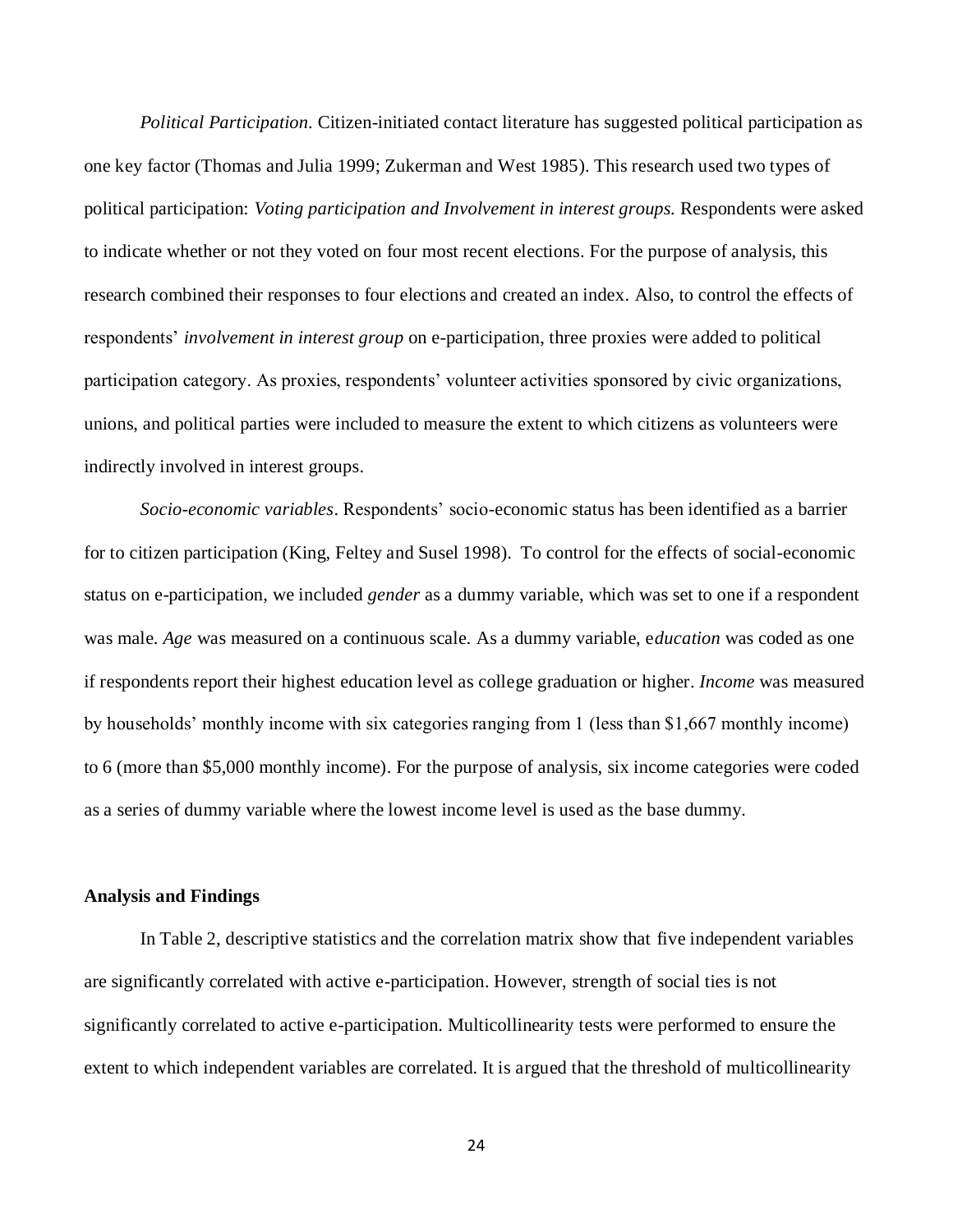problem ranges from Variation Inflation Factor (VIF) of 5 to 10 and above (O'Brien 2007). The results show the VIF did not exceed 3.0 in this model, which implies that multicollinearity is not serious issue.

|                           | Mean | S.D  | Min. | Max |        |         |         | 4      |         | O       |
|---------------------------|------|------|------|-----|--------|---------|---------|--------|---------|---------|
| 1. Active e-participation | 2.06 | 1.40 |      |     |        |         |         |        |         |         |
| 2. Trust in government    | 3.30 | .93  |      |     | $22**$ |         |         |        |         |         |
| 3. Tie strength           | 3.89 | 1.10 |      |     | .01    | $15**$  |         |        |         |         |
| 4. Civic norms            | 2.68 | 1.48 |      |     | $15**$ | $13**$  | $18**$  |        |         |         |
| 5. Fairness               | 3.41 | .66  |      | 5   | $13**$ | $.59**$ | $.14**$ | $10**$ |         |         |
| 6. Information Access     | 3.48 | .07  |      |     | $15**$ | $.42**$ | $.08*$  | $.07*$ | $.55**$ |         |
| 7. Responsiveness         | 3.16 | .85  |      |     | $13**$ | $.39**$ | $.10**$ | $.07*$ | .59*    | $.52**$ |
|                           |      |      |      |     |        |         |         |        |         |         |

Table 2. Descriptive Statistics and Correlation Matrix of Dependent and Independent Variables

\*\*  $p < .01$ ; \*  $p < .05$ 

Because the scale of a survey item for measuring dependent variable (i.e. active e-participation) consists of five ordered categories, an ordered logistic regression model is employed to estimate the effects of independent variables. Table 3 shows the results of the regression analysis.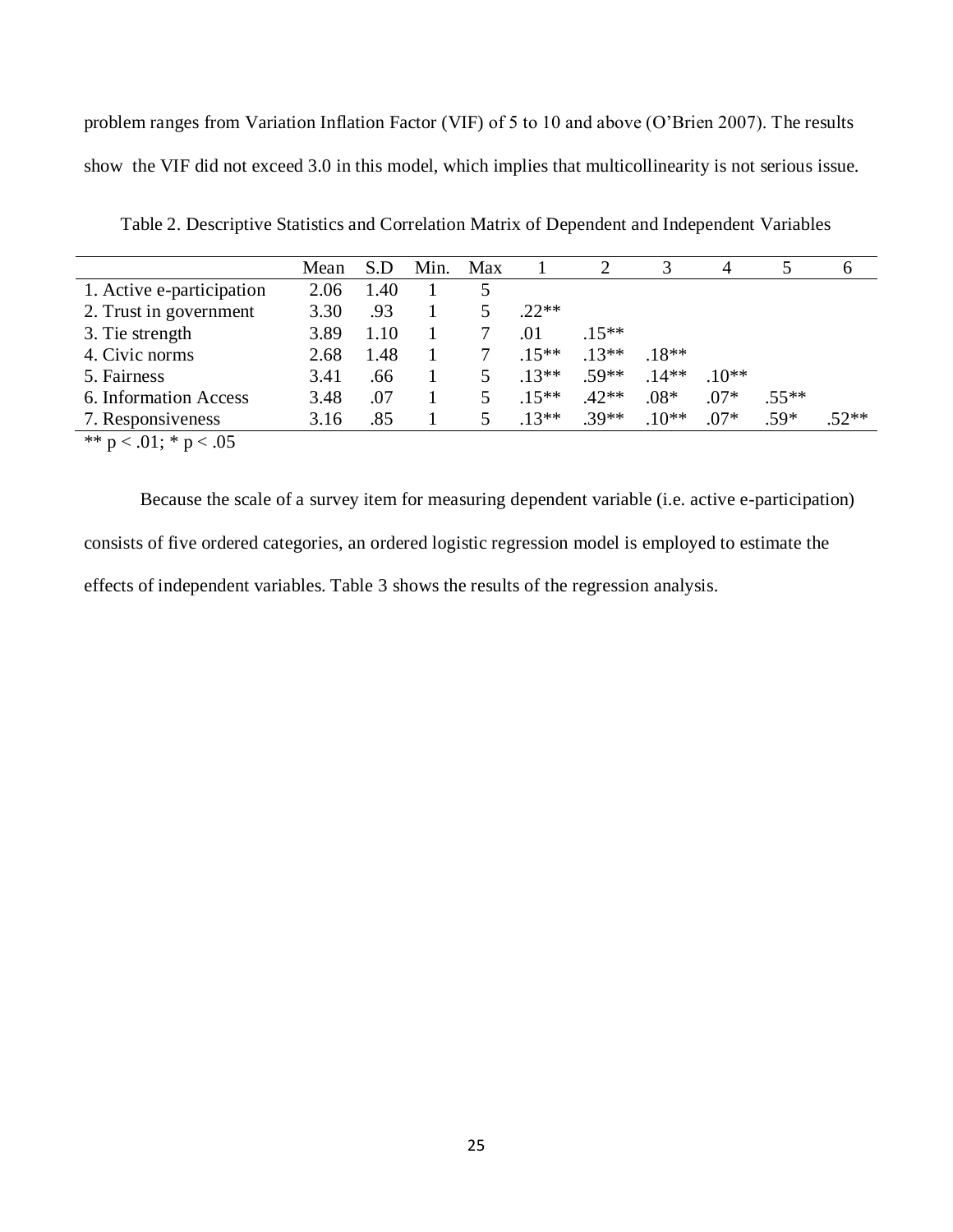| <b>Independent Variables</b>                     | Coefficient                                               | S.E      |     |  |  |
|--------------------------------------------------|-----------------------------------------------------------|----------|-----|--|--|
|                                                  | Trust in government                                       | $.24**$  | .11 |  |  |
| <b>Individual Social Capital</b>                 | Strength of social ties                                   | $-17**$  | .08 |  |  |
|                                                  | Social norms                                              | $.08**$  | .05 |  |  |
|                                                  | <b>Perceived Fairness</b>                                 | $-24$    | .18 |  |  |
| <b>E-participation Management</b>                | <b>Information Access</b>                                 | $-12$    | .14 |  |  |
|                                                  | Perceived Responsiveness                                  | $.28**$  | .14 |  |  |
| Control Variables                                |                                                           |          |     |  |  |
| <b>TAM Factors</b>                               | Perceived Usefulness                                      | .04      | .17 |  |  |
|                                                  | Intention to Use                                          | .93***   | .16 |  |  |
|                                                  | <b>Political Efficacy</b>                                 | .08      | .17 |  |  |
| <b>Psychological Factors</b>                     | <b>Internet Self-Efficacy</b>                             | $.44***$ | .07 |  |  |
|                                                  | <b>E-participation Needs</b>                              | $.83***$ | .06 |  |  |
|                                                  | Voting Participation                                      | $.14**$  | .05 |  |  |
|                                                  | Involvement in Interest                                   |          | .22 |  |  |
|                                                  | Groups (nongovernmental                                   | .08      |     |  |  |
| Political Participation                          | organizations=1)                                          |          |     |  |  |
|                                                  | <b>Involvement</b> in Interest<br>Groups (labor unions=1) | .06      | .53 |  |  |
|                                                  | <b>Involvement</b> in Interest                            | $-1.04$  | .88 |  |  |
|                                                  | Groups (political parties=1)                              |          |     |  |  |
| Gender (Male=1)                                  |                                                           | .28      | .19 |  |  |
| Age                                              | $.03***$                                                  | .01      |     |  |  |
| Education level (College graduation or higher=1) | $.57**$                                                   | .23      |     |  |  |
| Income level 6                                   | $1.00***$                                                 | .31      |     |  |  |
| Income level 5                                   | .52                                                       | .33      |     |  |  |
| Income level 4                                   | $.56**$                                                   | .28      |     |  |  |
| Income level 3                                   | $.63**$                                                   | .26      |     |  |  |
| Income level 2                                   | $.67***$                                                  | .26      |     |  |  |
| $R^2$                                            | .41                                                       |          |     |  |  |
| Max-rescaled $R^2$                               | .44                                                       |          |     |  |  |
| Score test for the proportional Odds assumption  | $\chi$ 2= 67.89; d.f=69; p=.51                            |          |     |  |  |

# Table 3 Ordered Logistic Regression Results

Note: For two-tail tests; \*\*  $p < .05$ ; \*\*\*  $p < .01$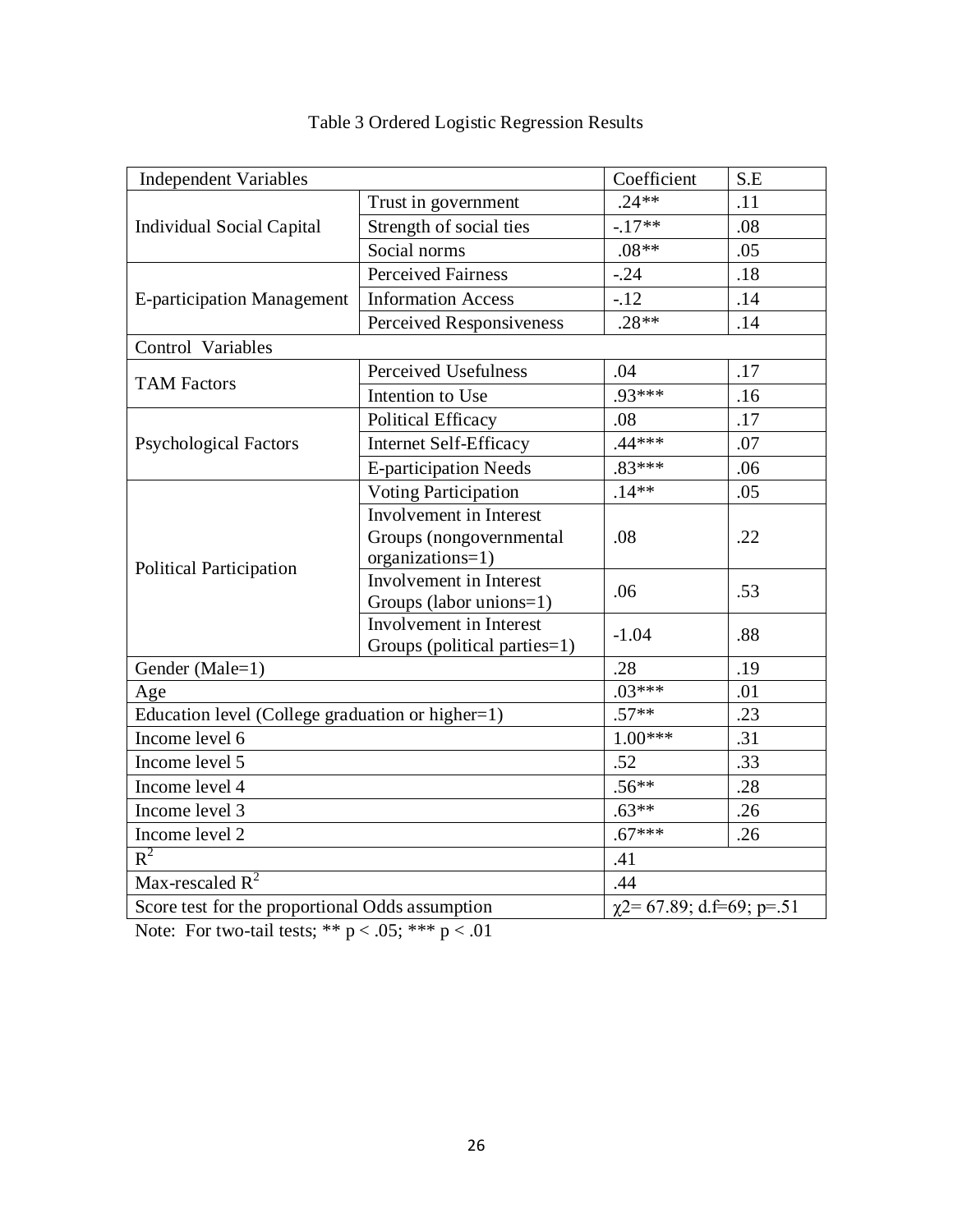As to the role of individual social capital in active e-participation, three social capital hypotheses are supported by the data. In H1, this research expects that trust in government is positively related to active e-participation. Consistent with H1, the results demonstrate a positive and significant association between trust in government and active e-participation ( $\beta$ = .24, p < .05). That is, e-participants with greater trust in government tend to post a greater number of suggestions on Oasis. In H2, we also expect that strong social ties are negatively related to active e-participation. As expected, H2 is supported by the data ( $\beta$ = -.17, p < .05). That is, e-participants who maintain strong offline social ties tend to post a smaller number of suggestions on Oasis. In other words, the results show that weak offline social ties are positively associated with active e-participation. The third hypothesis argues that civic norms are likely to be positively related to active e-participation. The data support H3 as well ( $\beta$ =.08, p < .05). Citizens are likely to post more suggestions when they have been frequently involved in volunteer activities.

Unlike the significant effects of individual social capital, three hypotheses related to eparticipation management factors are partially supported by the date. Although citizen participation management literature emphasizes the importance of fairness in the participation process and information access, the data does not support H4 and H5. The findings may imply that fairness in the participation process and information access do not facilitate e-participants' motivation to actively engage in e-participation. However, as expected, H6 is supported by the data ( $\beta$ = .28, p < .05). That is, e-participants tend to post a greater number of policy and management suggestions on Oasis when they receive sincere and useful feedback or they observe other participants receiving quality feedback from SMG employees.

Several control variables reveal significant relationships with active e-participation. Of the two TAM variables, the findings show that intention to use is positively associated with active e-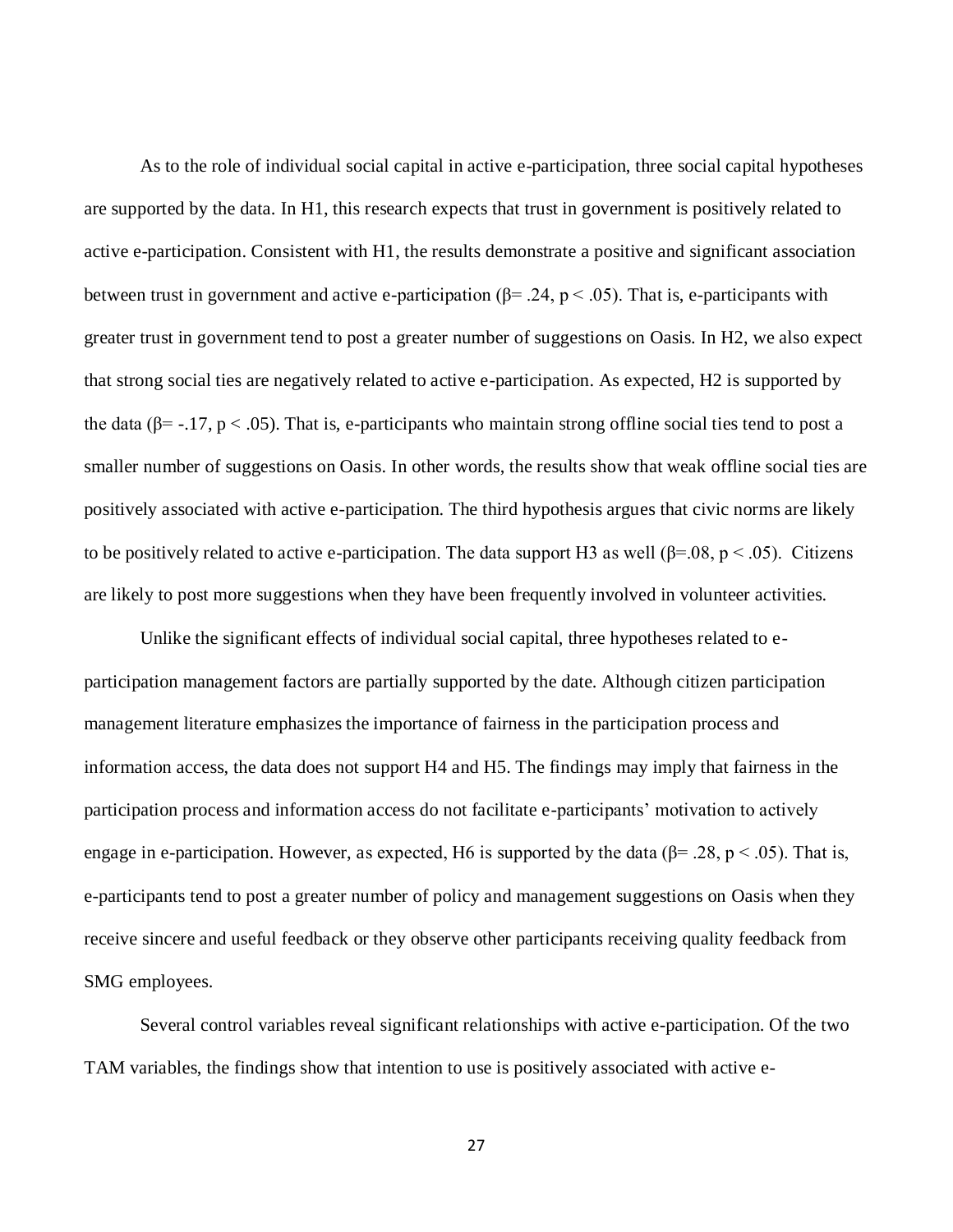participation  $(\beta = .93, p < .01)$  while perceive usefulness is not. Among the three psychological variables, Internet self-efficacy ( $\beta$ = .44,  $p$  < .01) and need of e-participation ( $\beta$ = .83,  $p$  < .01) are statistically significant and positive, but political efficacy is not significant. Of the two political participation variables, voting participation is significant ( $\beta$ = .14, p < .05), but the three dummy variables related to involvement in interest groups are not significant. Age ( $\beta$ = .03, p < .05), education ( $\beta$ = .57, p < .05), and most income variables are significant while gender is not significant.

#### **Discussion and Implications**

The study results suggest that all three dimensions of individual social capital play crucial roles in shaping active e-participation. As discussed earlier, the role of trust in government in citizen participation has been debated. However, these findings imply that trust in government encourages citizens to actively engage in citizen-initiated e-participation (e.g. online policy forums on Oasis) because trust in government leads citizens to have a sense of cooperation with government and in turn, take appropriate actions. Meanwhile, one could argue that when citizens have greater trust in government, they are less likely to engage in government-initiated citizen participation (e.g., citizen participation in planning and budgeting process) because trust in government decreases their motivation to monitor government actively. The findings suggest that government leaders pay more attention to restore citizen trust in government in order to gain their cooperation and active e-participation.

Another important finding from the data implies that weak offline social ties, rather than strong ones, promote active e-participation. This finding implies that weak offline social networks can serve as an incentive because active e-participation provides an opportunity to build online social networks as a complementary means for mobilizing resources. Thus, when e-participants embedded in weak offline social networks actively engage in e-participation, they are likely to gain the complementary benefits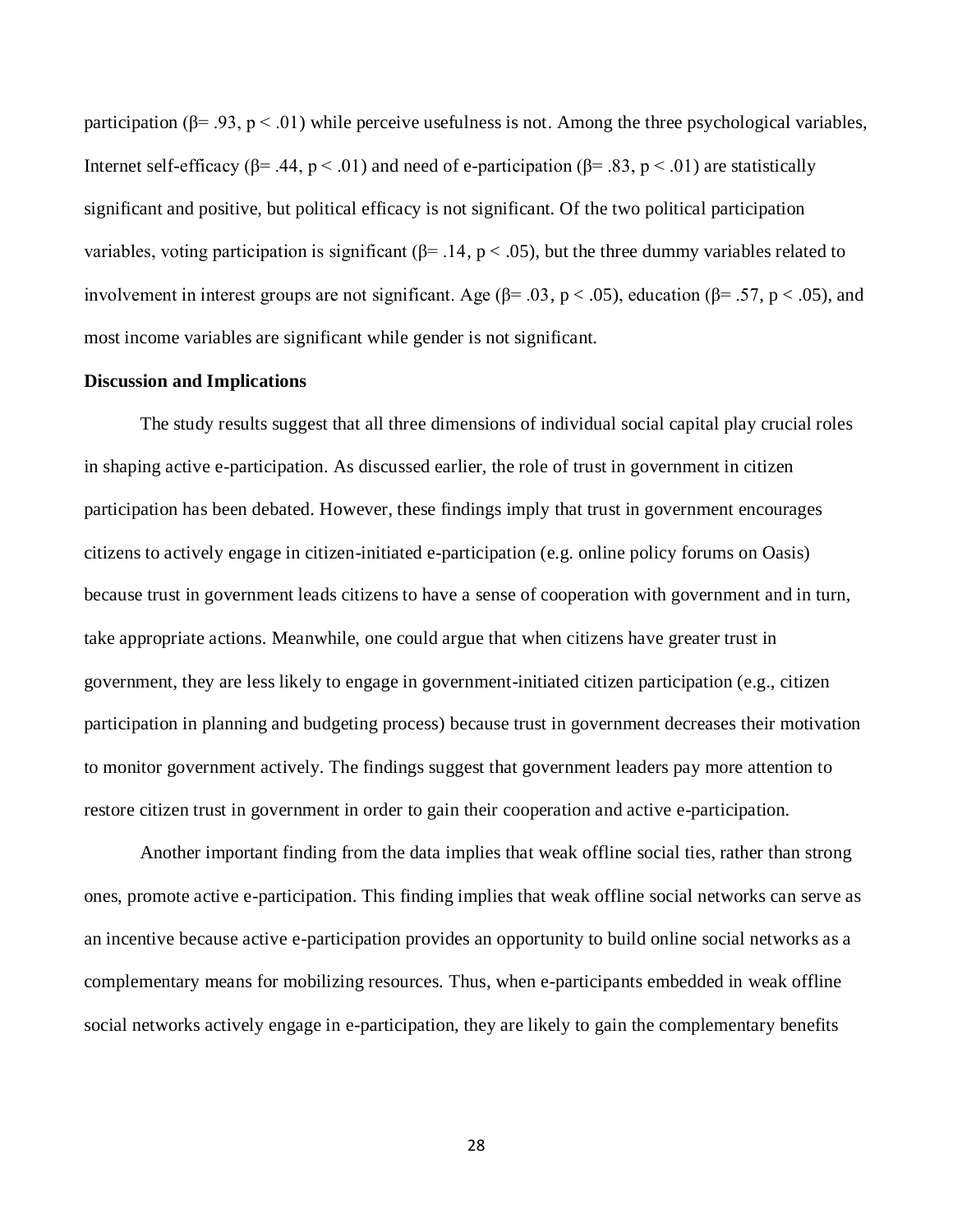from online social networks (e.g. no redundant and new information, autonomy, lower maintenance cost), which serves their interests by reinforcing their resources.

Results of the study also found that there is a positive relation between volunteering and citizens' active e-participation. The finding supports other scholars' research findings on a positive relationship between citizens' volunteer experience and political participation (Billig, 2002; Wilson, 2000; Youniss et al, 1997). The result implies that citizens' volunteering experience matter for their active citizenship behavior of participation in local community concerns. Accordingly, creating more opportunities for youth and adults to volunteer in their local communities may be a wise approach to enhance active citizenship behavior in an era of collaborative governance.

Concerning the design and management of e-participation programs, this study's findings show that fairness and access to information in participation process are not related to active e-participation, which is not consistent with citizen participation literature emphasizing the design principles of citizen participation. The inconsistency between the findings and literature might be related to the nature of the citizen participation channel. Citizen participation literature has mainly been constructed on the basis of government-initiated citizen participation in an offline setting, which creates, by its nature, some barriers to citizen participation. When citizen participation is initiated by government, it is likely that citizens face information asymmetric circumstances because the government, as an agent, has more information than the citizens who lack information related to key issues of the purpose of participation (e.g. participation in budgeting and planning process).

E-participation has been touted as a means of lowering the physical and psychological barriers of conventional citizen participation (Thomas & Streib 2003). Because of much lower cost for both entering and leaving e-participation sites, there is no strong economic incentive for e-participants to remain with the site. It is much easier for e-participants leave e-participation. For example, consider a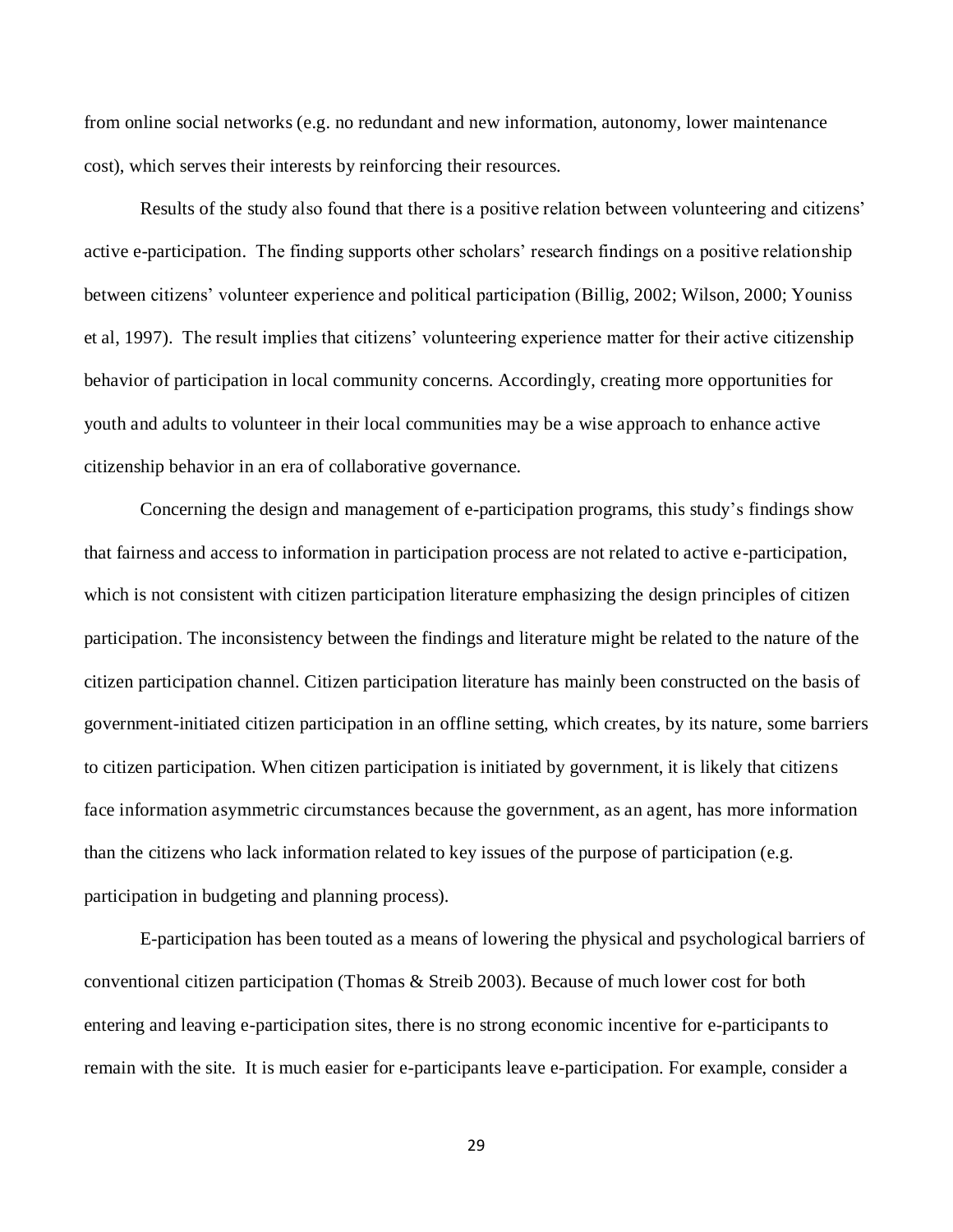town hall meeting as a type of offline citizen participation. When citizens participate in the town hall meeting, it is not cheap for them to attend, continually pay attention, and commit to the meeting. Because of high opportunity and transaction cost, they might be more concerned about how government fairly treats them and provide the necessary information. However, e-participants may not as concerned about fairness in the participation process and information access because of the lower opportunity and transaction cost for them to engage in e-participation.

Lastly, the findings imply that government responsiveness – quality feedback – matters for facilitating active e-participation. The importance of quality feedback as a facilitator of e-participation is consistent with both conventional citizen participation literature (Kweit and Kweit 2004; King et al., 1998) and online community studies (Moon and Sproull 2008). Also, this finding supports a normative argument of the role of "listening bureaucrat" in enhancing responsiveness in public administration (Stivers 1994).

In summary, the study findings suggest that local governments pay more attention to the role of government in facilitating individual social capital as a facilitator of active e-participation and in building effective design and management systems of e-participation enhancing government responsiveness to citizens' inputs.

#### **Conclusion**

While web-based e-participation programs have been championed as a crucial tool for egovernment to facilitate citizen participation, there have been limited efforts to analyze the driving forces of active e-participation from e-participants' perspectives. Active e-participation in local governance could matter for effective and transparent decision making and problem solving in local governance. This study proposed a model of active e-participation and tested the model using the survey data collected from the residents of Seoul who have hands-on experience with the e-participation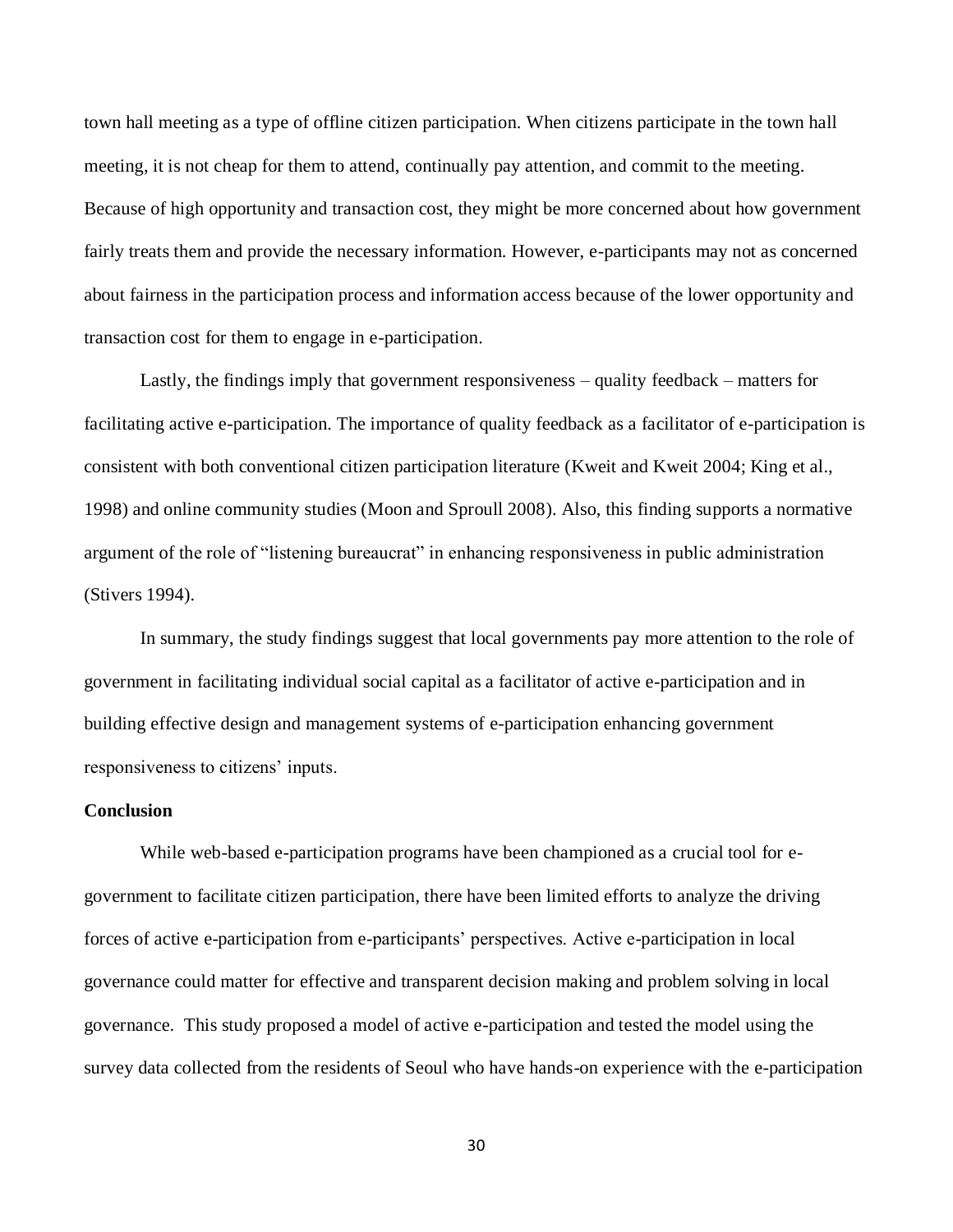run by SMG. This exploratory study contributes to e-participation literature by uncovering both social capital and e-participation management factors affecting citizens' active e-participation.

At least, three limitations should be noted: external validity, cross-sectional research design and online social networks. The results of this study could be outcomes of unique citizen engagement evolution that are affected by South Korea's historical, political, and cultural contexts. Accordingly, more in-depth case studies in various regions and countries are needed to advance active e-participation models in local governance. Also, we suggest longitudinal research in order to better understand the factors affecting the sustainability of active e-participation. Since this study analyzed the role of offline tie strength on active e-participation, it is limited to understanding how online social networks affect eparticipation behavior. Therefore, future studies are needed to extend the study model by incorporating the role of online tie strength.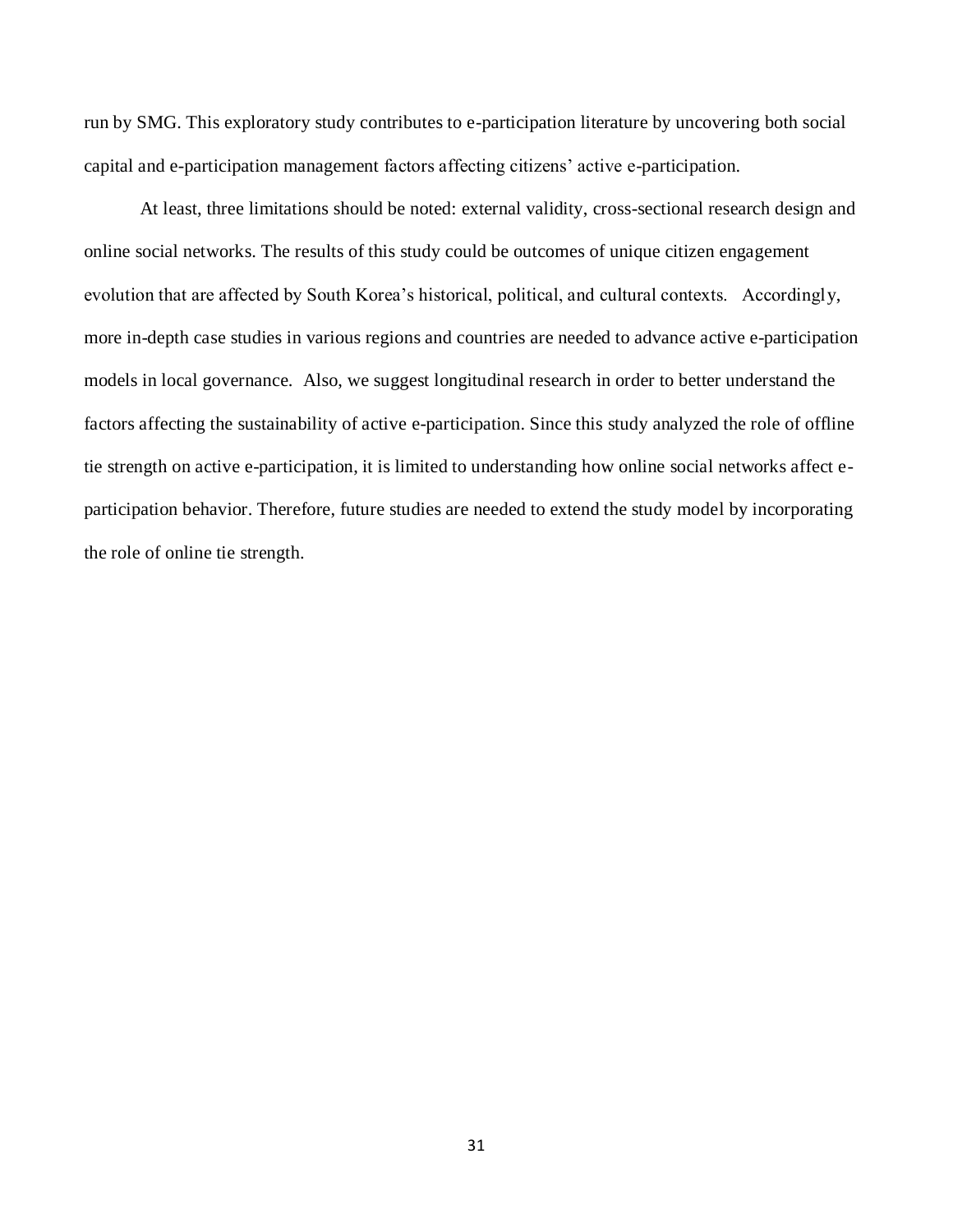#### **References**

Anderman, Lynley Hicks, and Anderman, Eric M. "Social predictors of changes in students' achievement goal orientations." *Contemporary Educational Psychology* 24, 1 (1999): 21-37.

Arnstein, Sherry R. A Ladder of Citizen Participation. *Journal of the American Planning Association* 35,4 (1969): 216-224.

- Applebaum, Stephen H., Audet, Lynda, and Miller, Joanne C. "Gender and leadership? Leadership and gender? A journey through the landscape of theories." *Leadership and Organization Development Journal* 24, no. 1-2 (2003): 43-51.
- Baird, Vanessa A. "Building institutional legitimacy: The role of procedural justice." *Political Research Quarterly* 54, 2 (2000): 333–354.
- Belanger, France, and Carter, Lemuria. "Trust and risk in e-Government adoption." *The Journal of Strategic Information Systems* 17, 2 (2008): 165−176.
- Berman, Evan. M. Dealing with cynical citizens. *Public Administration Review*, *57*, 1(1997):105-112.
- Billig, Shelley H. "Support for K-12 service-learning practice: a brief review of the research." *Educational Horizons* 80, no. 4 (2002): 184-189.
- Blackburn, Walton J., and Bruce, Willa M. *Mediating Environmental Conflicts: Theory and Practice*. Westport, CT: Quorum Books, 1995.
- Box, Richard C. *Citizen Governance: Leading American Communities into the 21st Century*. Thousand Oaks, CA: Sage Publication, 2007.

Bozionelos, Nikos, and Bozionelos, Giorgos. "Instrumental and expressive traits: Their relationship and their association with biological sex." *Social Behavior and Personality* 31, 4 (2003): 423-430.

Bradbury, Mark and Williams, Marian. "Diversity and Citizen Participation: The Effect of Race on Juror Decision Making," Administration & Society (Forthcoming)

Brass, Daniel J. "Being in the right place: A structural analysis of individual influence in an organization." *Administrative Science Quarterly* 29, 4 (1984): 518-539.

Brehm, John, and Rahn, Wendy. 1997. Individual-Level Evidence for the Causes and Consequences of Social Capital, American Journal of Political Science, 41(3): 999-1023.

Brewer, Grene A. "Building social capital: Civic attitudes and behavior of public servants." *Journal of Public Administration Research and Theory* 13, no. 1 (2003): 5-26.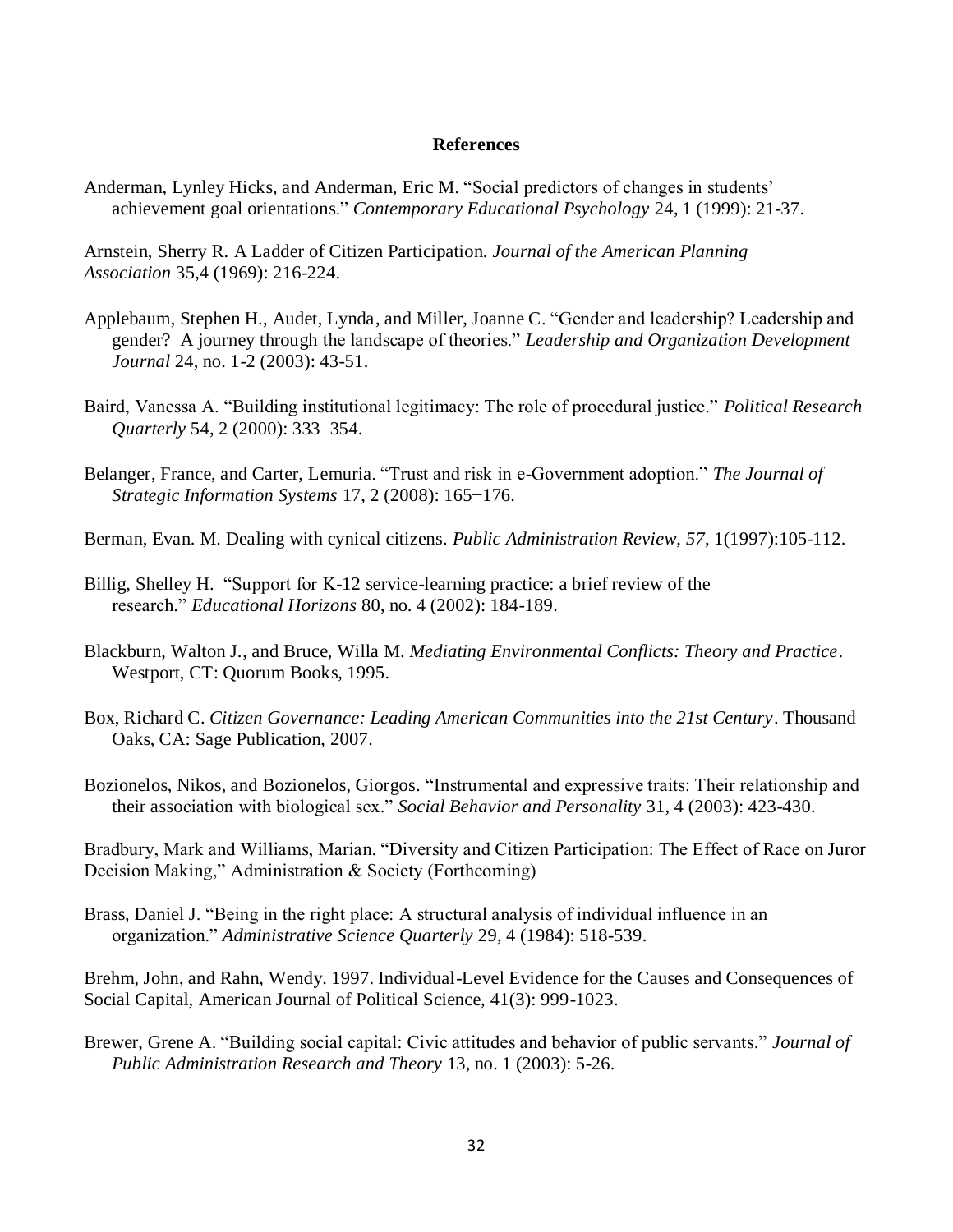Burt, Ronald S. *Structural holes: The social structure of competition*. Cambridge, MA: Harvard Business Press, 1992.

Cleary, Matthew R., and Susan Carol Stokes. 2006. *Democracy and the Culture of Skepticism: Political Trust in Argentina and Mexico*. New York: Russell Sage Foundation Publications.

Coleman, James S. 1990. Foundations of Social Theory. Cambridge, M.A: Harvard University Press

Coenen*,* Frans H. M. J., Huitema*,* Dave, and O'Toole*,* Laurence J.*,* eds*. Participation and the quality of environmental decision making*. *Dordrecht, Netherlands: Kluwer* Academic Press*, 1998.*

Cooper, Christopher, Knotts, Gibbs, and Brennan Kathleen. 2008. The Importance of Trust in Government for Public Administration: The Case of Zoning. Public Administration Review, 68(3): 459- 468.

Coursey, David, and Norris, Donald. 2008. Models of E-Government: Are They Correct? An Empirical Assessment, Public Administration Review, 68(3): 523-536.

- Davis, Fred D., Bagozzi, Richard P., and Warshaw, Paul R. "Extrinsic and intrinsic motivation to use computers in the workplace." *Journal of Applied Social Psychology* 22, no. 14 (1992): 1111–1132.
- Davis, Fred D. "Perceived usefulness, perceived ease of use, and user acceptance of information technology." *MIS Quarterly* 13, no. 3 (1989): 319-339.

Deci, Edward L. *Intrinsic Motivation*. New York: Plenum Press, 1975.

- Easley, David, and Kleinberg, Jon. *Networks, Crowds, and Markets: Reasoning about a Highly Connected World*, New York: Cambridge University Press, 2010.
- Edelmann, Noella and Cruickshank, Peter. 2012. Introducing Psychological Factors into E-Participation Research, In E-governance and Civic Engagement: Factors and Determinants of E-Democracy, edited by Aroon Manoharan and Marc Holzer, 338-361, Hershey, P.A: IGI Publishing.
- Fishbein, Martin, and Ajzen, Icek. *Belief, Attitude, Intention and Behavior: An Introduction to Theory and Research*. Reading, MA: Addison-Wesley, 1975.
- Flanagan, Connie, Jonsson, Britta, Botcheva, Luba, Csapo, Beno, Bowes, Jennifer, Macek, Peter, Averina, Irina, and Sheblanova Elena. "Adolescents and the Social Contract: developmental roots of citizenship in seven countries." In *Roots of Civic Identity: International Perspectives on Community Service and Activism in Youth*, edited by M. Yates and J.Youniss, 135–155. Cambridge: Cambridge Univ. Press, 1998.
- Gefen, David, Karahanna, Elena, and Straub, Detmar W. "Trust and TAM in online shopping: An integrated model." *MIS Quarterly* 27, no. 1 (2003), 51-90.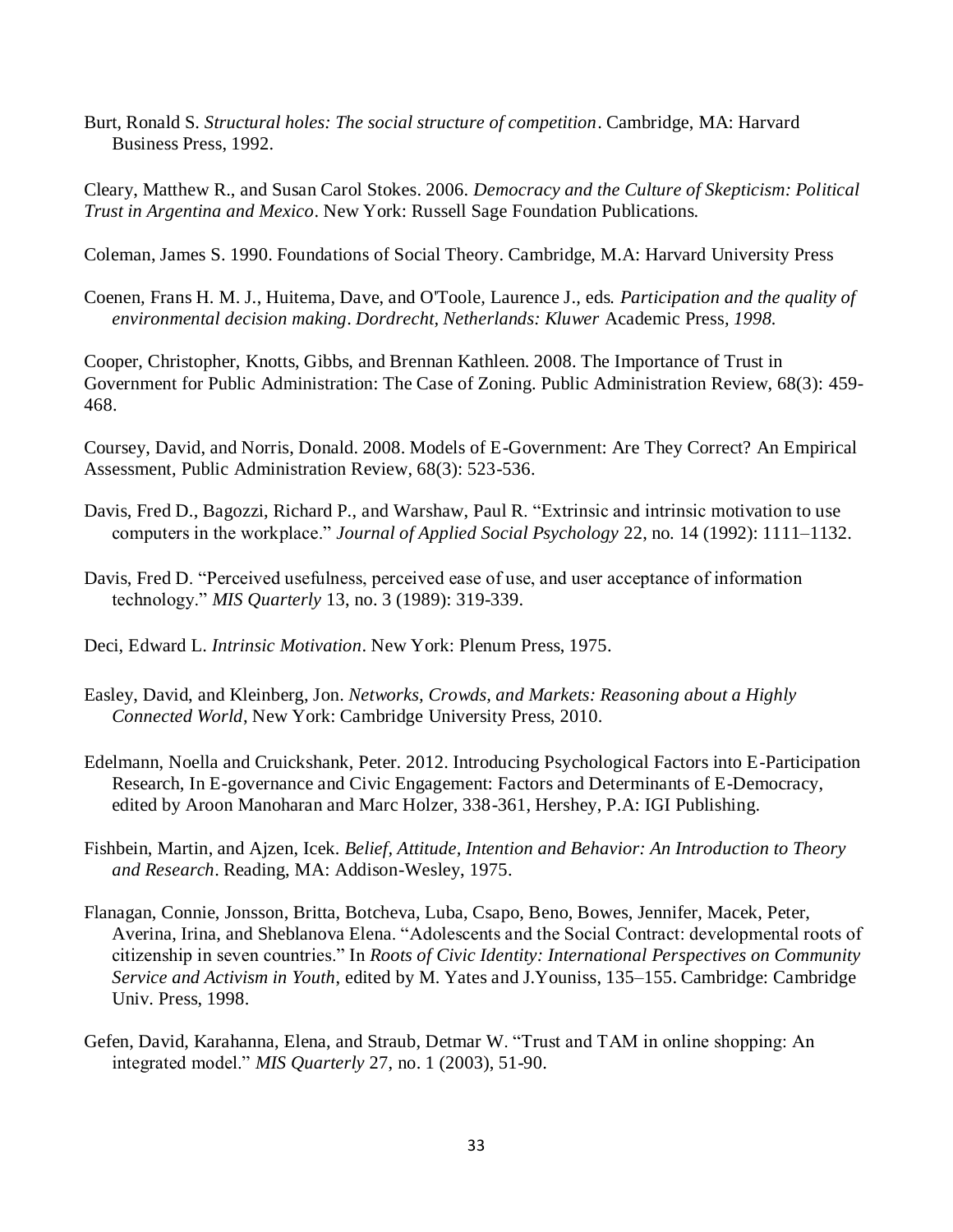Gil de Zuniga, Homero, Nakwon Jung, and Sebastian Valenzuela. Social Media Use for News and Individuals' Social Capital, Civic Engagement and Political Participation, Journal of Computer-Mediated Communication 17 (2012): 319–336

- Gramberger, Marc. *Citizens as partners: Information, consultation and public participation in policymaking*. Paris: Organization for Economic Co-operation and Development, 2001.
- Granovetter, Mark S. "The strength of weak ties." *American Journal of Sociology* 78, 1 (1973): 1360- 1380.
- Habermas, Jürgen. *Communication and the Evolution of Society.* Boston, MA: Beacon Press*, 1979.*

Halvorsen, Kathleen E. 2003. Assessing the Effects of Public Participation. *Public Administration Review* 63(5): 535-543.

- Hampton, Keith, Goulet, Lauren Sessions, Rainie, Lee, and Purcell, Kristen. *Social Networking Sites and Our Lives*. Washington D.C.: Pew Research Center's Internet & American Life Project, 2011.
- Hansen, Kenneth N. "Identifying Facets of Democratic Administration: The Empirical Referents of Discourse," *Administration and Society* 30, no. 4 (1998): 443-461.
- Hendrickson, Anthony, and Collins, Michael. "An assessment of structure and causation of IS usage." *The DATA BASE for Advances in Information Systems* 27, no. 2 (1996): 61-67.
- Herian, Mitchel N., Hamm, Joseph A., Tomkins, Alan J., and Zillig, Lisa M. Pylik. "Public Participation, Procedural Fairness, and Evaluations of Local Governance: The Moderating Role of Uncertainty." *Journal of Public Administration Research & Theory 22*, no. 4 (2012): 815-840.
- Ibarra, Herminia, Kilduff, Martin, and Tsai, Wenpin. "Zooming in and out: Connecting individuals and collectives at the frontiers of organizational network research." *Organizational Science* 16, 4 (2005): 359-371.

Kim, Chang-Gon and Holzer, Marc. 2008. The Utilization of Online Policy Forums on Government Web Sites and the Practice of Digital Democracy. In E-Government Research: Policy and Management, edited by Donald Norris, 268-295, Hershey, P.A: IGI Publishing

Kim, Seok-Eun. 2005. The Role of Trust in the Modern Administrative State: An Integrative Model. Administration and Society, 37(5): 611-635

Kim, Soonhee and Lee, Jooho. 2012. 2012. E-Participation, Transparency, and Trust in Local Government. *Public Administration Review,* 72(6): 819-828.

- King, Cheryl Simrell, Stivers, Camilla, and Box, Richard C. *Government is US: Public Administration in an Anti-Government Era*. Thousand Oaks, CA: Sage Publications, 1998.
- Knack, Stephen. "Social Capital and the Quality of Government: Evidence from the States." *American Journal of Political Science* 46, no. 4 (2002): 772-785.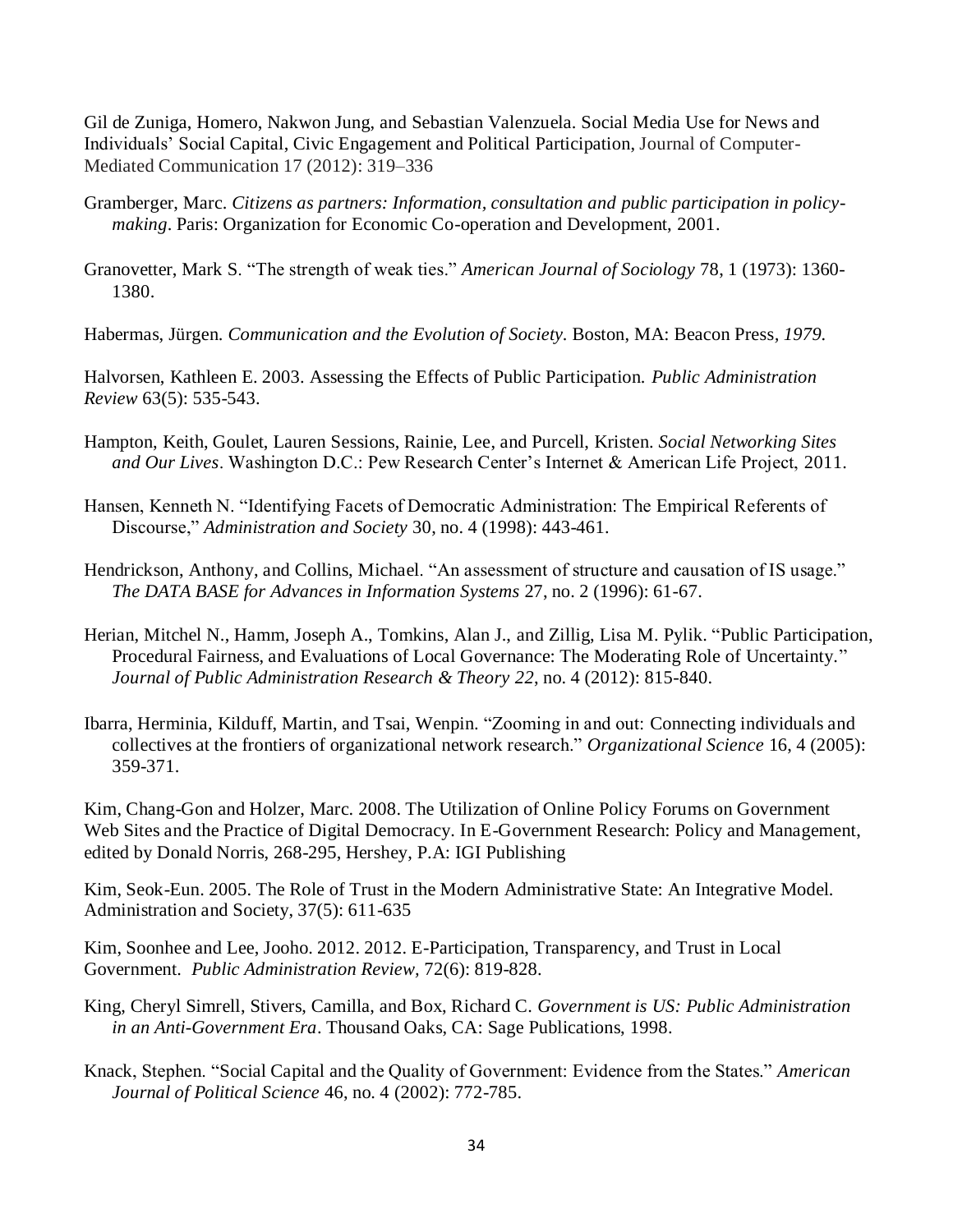- Knack, Stephen. "Civic norms, social sanctions and voting turnout." *Rationality and Society* 4, no. 2 (1992): 133-156.
- Knoke David. "Networks of political action: toward theory construction." *Social Forces* 68, 4 (1990): 1041–1065.

Kraut, R. E., Patterson, M., Lundmark, V., Kiesler, S., Mukopadhyay, T., & Scherlis, W. (1998). Internet paradox: A social technology that reduces social involvement and psychological well-being? *American Psychologist, 53*, 1017-1031.

Kweit, Mary G. and Robert W. Kweit. 2007. Participation, Perception of Participation, and Citizen Support. *American Politics Research* 35(3): 407-425.

- Kweit, Mary Grisez, and Kweit, Robert W., "Citizen participation and citizen evaluation in disaster recovery." *American Review of Public Administration* 34, no. 4 (2004): 354-373.
- Lee, Jooho, and Kim, Soonhee. "Exploring the role of social networks in affective organizational commitment: Network centrality, strength of ties, and structural holes." *American Review of Public Administration* 41, 2 (2011): 205-223.
- Macintosh, Ann, and Whyte, Angus. "Towards an evaluation framework for eParticipation." *Transforming government: People, Process & Policy* 2, no. 1 (2008): 16-30.
- Macintosh, Ann, Robson, Edmund, Smith, Ella, and Whyte, Angus. "Electronic democracy and young people." *Social Science Computer Review*. 21, 1 (2003): 43-54.
- Meece, Judith L., and Holt, Kathleen. "A pattern analysis of students' achievement goals." *Journal of Educational Psychology* 85, 4 (1993): 582-590.
- Miller, Nancy J., and Besser, Terry L. "Examining gender differences in small business motivations and risk taking." *Proceedings of ASBBS* 19, no. 1 (2012): 586-592.

Moon, Jae Yun and Lee S. Sproull. The Role of Feedback in Managing the Internet-Based Volunteer Work Force. *Information Systems Research* 19, 4 (2008): 494-515.

Moon, Myung Jae. "The Pursuit of Managerial Entrepreneurship: Does Organization Matter?" *Public Administration Review* 59, no. 1 (1999): 31-43.

Moon, Myung Jae. The evolution of e-government among municipalities: Rhetoric or reality? *Public Administrative Review,* 62, 4, (2002): 424-433.

Moynihan, Donald P. 2003. Normative and Instrumental Perspectives on Public Participation. American Review of Public Administration 33(2): 164-168.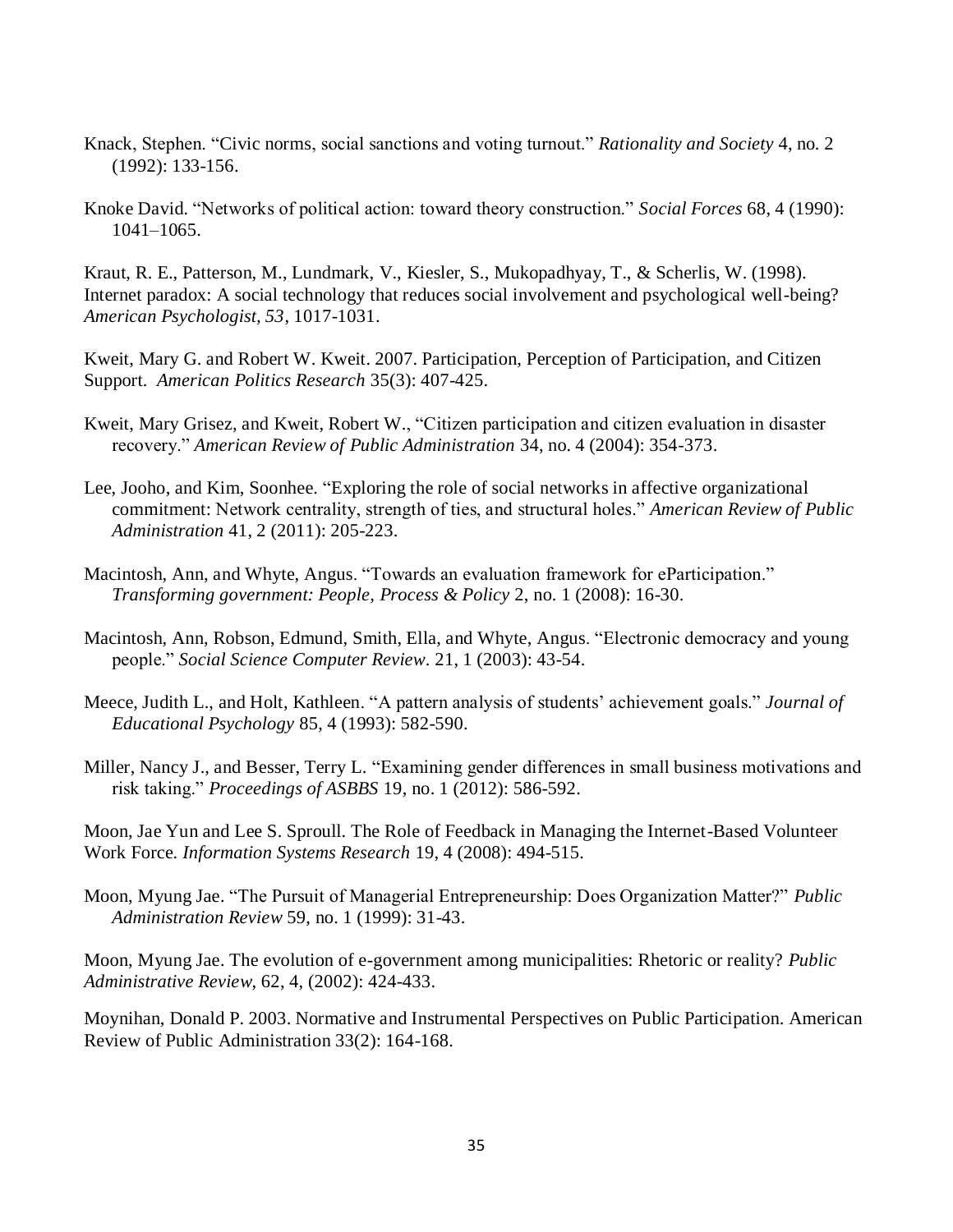Moynihan, Donald P., and Pandey, Sanjay K. "The ties that bind: Social networks, person-organization value fit, and turnover intension." *Journal of Public Administration Research and Theory* 18, 2 (2008): 205-277.

Nabatchi, Tina. 2012. Putting the "Public" Back in Public Values Research: Designing Participation to Identify and Respond to Values, Public Administration Review, 72(5): 699-708

Nie, Norman. H. Sociability, interpersonal relations, and the internet: Reconciling conflicting findings. *American Behavioral Scientist, 45*, 3(2001): 420–435.

O'Brien, Robert.M. A caution regarding rule of thumb for variance inflation factors, *Quality and Quantity*. 41, 5 (2007): 673-90.

Pateman, Carole. *Participation and Democratic Theory*. New York: Cambridge University Press, 1976.

Parasuraman, A., Valarie Zeithaml and Arvind Malhotra. 2005. E-S-Qual: A Multiple-Item Scale for Assessing Electronic Service Quality. *Journal of Service Research* 7(3): 213-233.

Pavlou, Paul. "Consumer acceptance of electronic commerce: Integrating trust and risk with the technology acceptance model." *International Journal of Electronic Commerce* 7, 3 (2003): 69−103.

Preece, Jennifer, and Shneiderman, Ben. The Reader-to-Leader Framework: Motivating Technology-Mediated Social Participation. AIS Transactions on Human-Computer Interaction, 1,1(2009): 13-32

Putnam, Robert, Robert Leonardi and Rafaella Y. Nanetti. Making Democracy Work: Civic Traditions in Modern Italy, Princeton, N.J: Princeton University Press. 1993.

Pytlikzillig, Lisa, Tomkins, Alan, Herian, Michel, and Hoppe, Rick. Trust in Government: Finding from Public Budgeting Consultations. Working Paper, 2012

Roberts, Nancy. "Public deliberation in an age of direct citizen participation." *American Review of Public Administration* 34, no. 4 (2004): 315-353.

Rottman, David B. "On public trust and confidence: Does experience with the courts promote or diminish it?" *Court Review* 35, no. 14–22. (1998): 14-22.

Sabatier, Paul A. "An advocacy coalition framework of policy changes and the role of policy-oriented learning therein." *Policy Sciences* 21, no. 2-3 (1988): 129-168.

Schaupp, Ludwig Christian, Carter, Lemuria, and McBride, Megan E. "E-file adoption: A study of U.S. taxpayers' intentions." *Computers in Human Behavior* 26 no. 4 (2010): 636-644.

Segars, Albert H., and Grover, Varun. "Re-examining perceived ease of use and usefulness: A confirmatory factor analysis." *MIS Quarterly* 17, 4 (1993): 517–525.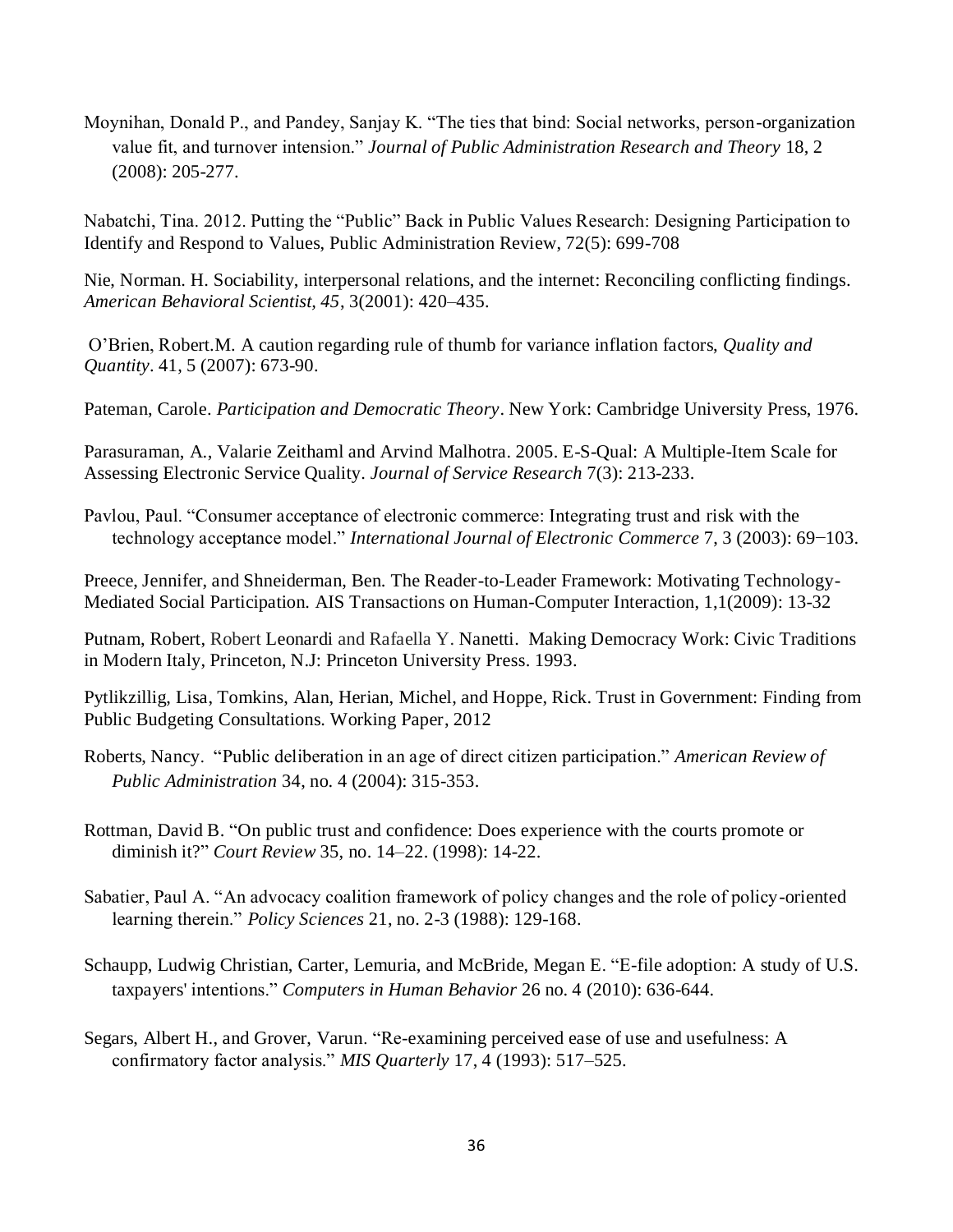- Smith, Elizabeth S. "The Effects of Investments in the Social Capital of Youth on Political and Civic Behavior in Young Adulthood: A Longitudinal Analysis." *Political Psychology* 20, no. 3 (1999): 553-580.
- Stivers, Camilla. "The Listening Bureaucrat: Responsiveness in Public Administration." *Public Administration Review* 54, no. 4 (1994): 364-369.
- Stolle Dietlind. "Bowling together, bowling alone: the development of generalized trust in voluntary associations." *Political Psycholigy*19, 3 (1998): 497–525.

Tajfel, Henri and John Turner. 1986. The Social Identity Theory of Intergroup Behaviors. In *Psychology of Intergroup Relations*, edited by Stephen Worchel and William G. Austion, 7-24. Chicago: Nelson-Hall Publishers.

- Taylor, Shirley and Todd, Peter A. "Understanding information technology usage: A test of competing models." *Information Systems Research* 6, no. 2 (1995): 144–176.
- Thelwall, Mike. "Homophily in MySpace." *Journal of the American Society for Information Science and Technology* 60, no. 2 (2009): 219–231.
- Thelwall, Mike, Wilkinson, David, Uppal, S. "Data mining emotion in social network communication: Gender differences in MySpace." *Journal of the American Society for Information Science and Technology* 61, no. 1 (2010): 190-199.

Thomas, Clayton, and Melkers, Julia. Explaining Citizen-Initiated Contacts with Municipal Bureaucrats: Lessons from the Atlantic Experience, Urban Affairs Review, 34, 5. (1999): 667-690.

Thomas, Clayton, and Streib, Gregory. The New Face of Government: Citizen-Initiated Contacts in the Era of E-Government, Journal of Public Administration Research and Theory, 13,1. (2003): 83-102.

- Van Ryzin, Gregg G. "Outcomes, process, and trust of civil servants." *Journal of Public Administration Research and Theory* 21, no. 4 (2011): 745-760.
- Venkatesh, Venkatesh. "Determinants of Perceived Ease of Use: Integrating Control, Intrinsic Motivation, and Emotion into the Technology Acceptance Model." *Information Systems Research* 11, no. 4 (2000): 342-365.
- Venkatesh, Venkatesh, and Davis, Fred D. "A theoretical extension of the technology acceptance model: Four longitudinal field studies." *Management Science.* 46, 2 (2000): 186–204.
- Venkatesh, Venkatesh, and Speier, Cheri. "Computer technology training in the workplace: A longitudinal investigation of the effect of the mood." *Organizational Behavior and Human Decision Processes* 79, no. 1 (1999): 1–28.
- Venkatesh, Venkatesh, Morris, Michael G., Davis, Gordon B., and Davis, Fred D. "User acceptance of information technology: Toward a unified view." *MIS Quarterly* 27, no. 3 (2003): 425-478.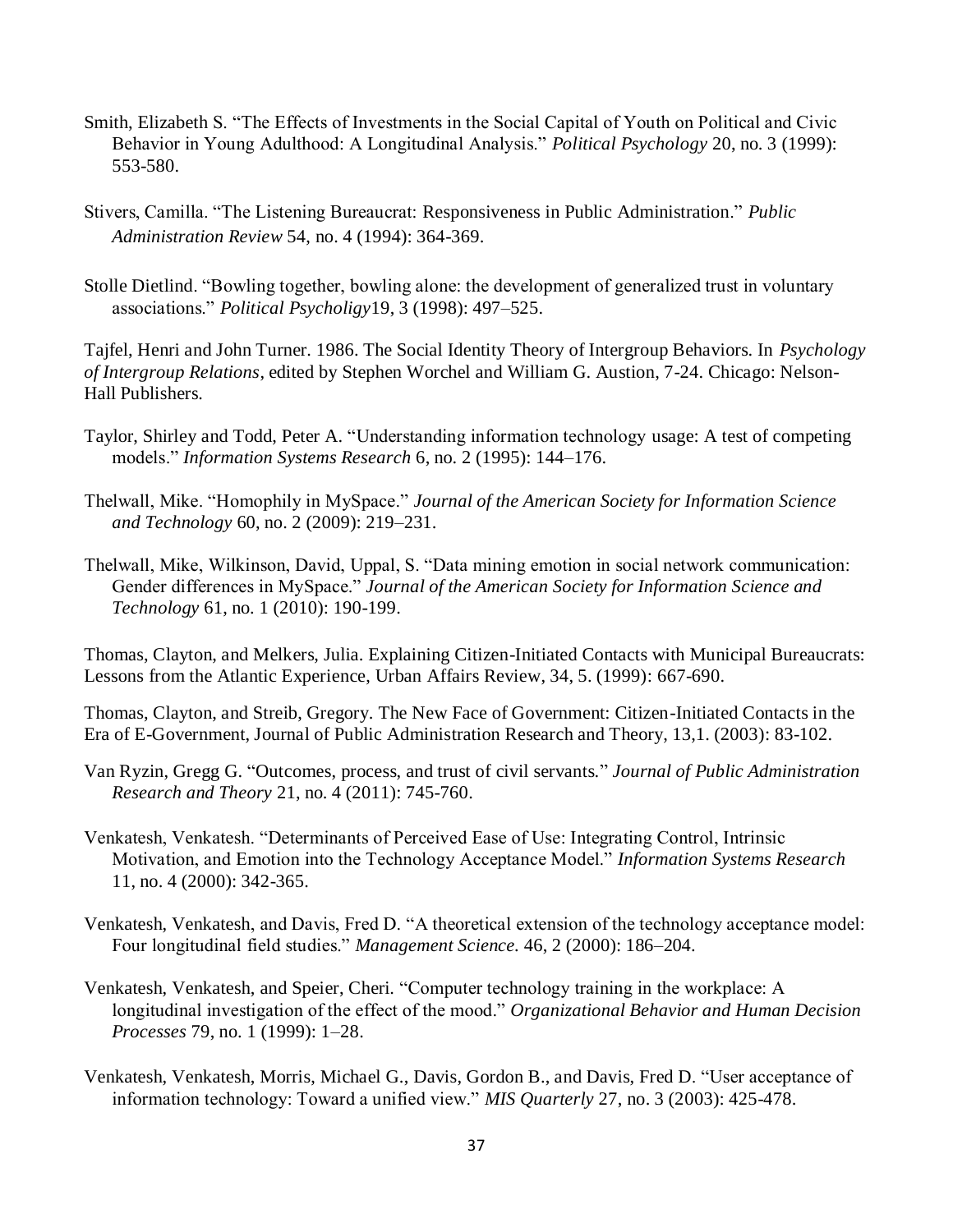- Verba Sidney, Schlozman Kay Lehman, Brady, Henry E. *Voice and Equality: Civic Voluntarism in American Politics.* Cambridge, MA: Harvard University Press, 1995.
- Webler, Thomas, Tuler, Seth. "Fairness and Competence in Citizen Participation: Theoretical Reflections from a Case Study." *Administration and Society* 32, no. 5 (2000): 566-595.

White, Jay. *Managing Information in the Public Sector*. Armonk, NY: M.E. Sharpe, 2007

Wilson, John. "Volunteering." *The Annual Review of Sociology* 26, 1 (2000): 215-240.

Yang, Kaifeng and Marc Holzer. The Performance-Trust Link: Implications for Performance Measurement. *Public Administration Review* 66,1 (2006): 114-26.

Yang, Kaifeng. Examining Perceived Honest Performance Reporting by Public Organizations: Bureaucratic Politics and Organizational Practice. *Journal of Public Administration Research and Theory*, *19(1)* (2009), 81-105.

Youniss, James, and Yates, Miranda. *Community service and social responsibility in youth.* Chicago: The University of Chicago Press, 1997.

Zukerman, Alan. S., and West, Darrell.M. 1985. The Political Bases of Citizen Contacting: A Cross-National Analysis. *American Political Science Review*, 79,1, 1985: 117-131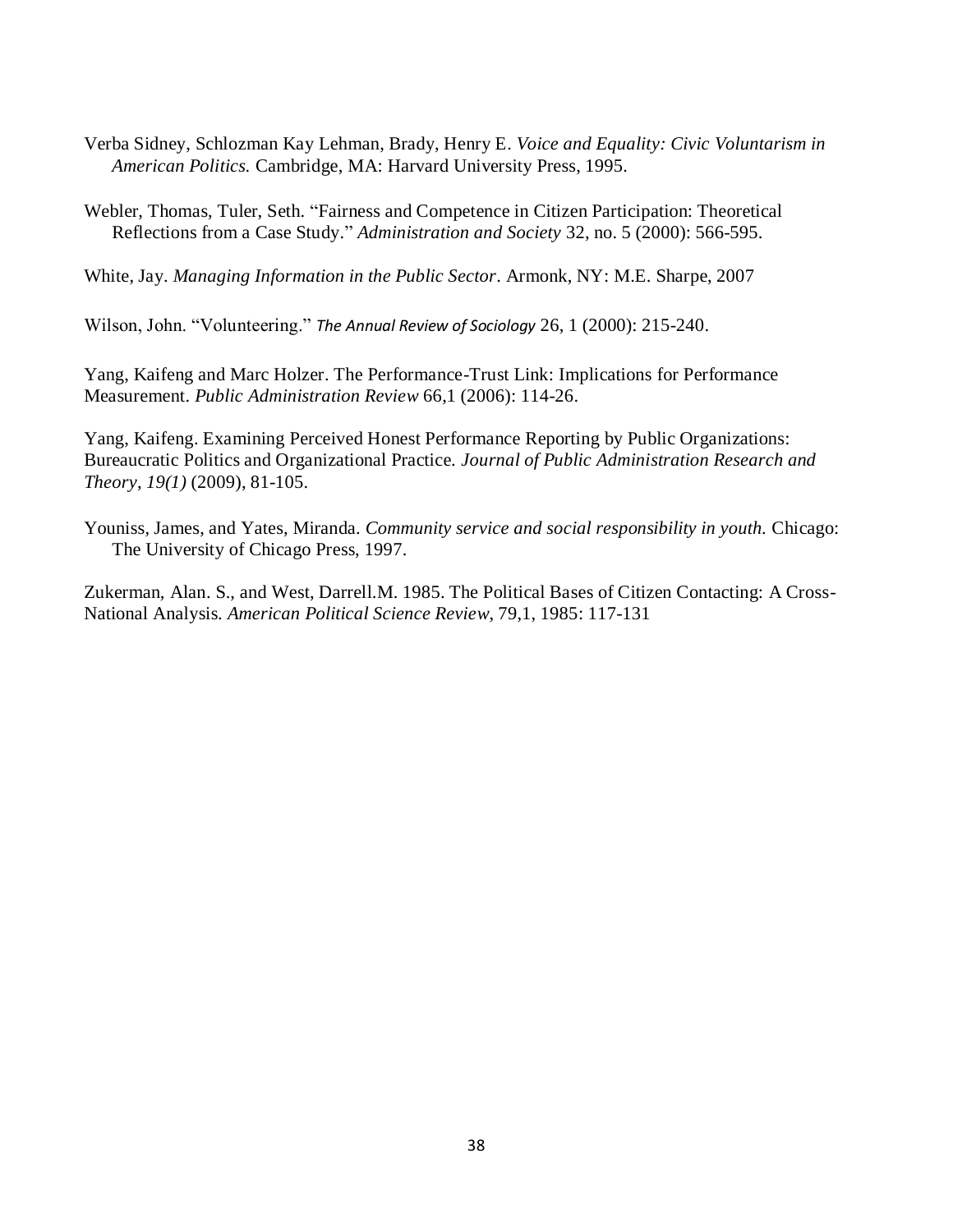## **APPENDIX Survey Items used in the Study**

*Active e-participation* (1 item)

How many suggestions you have posted on Oasis for the past three years?

- $(1)$  1 2 suggestions
- $(2)$  3 4 suggestions
- $(3)$  5 6 suggestions
- $(4)$  7 10 suggestions
- (5) More than 10 suggestions

*Trust in government* (1 item, 5-point Likert-type scale; 1: don't trust)

To what extent do you trust that SMG operates in the best interests of society?

*Civic norms* of *volunteering* (1 item, 7-point Likert scale)

How often, on average, have you involved in volunteer works for the past three years?

*Strength of social ties* (5 items, 7-point Likert-type scale)

How often do you go out with the following groups of people for socialization (e.g. having lunch,

watching movie)?

Family members

Neighbors

Friends

Co-workers

Members of social groups

*Fairness in e-participation process* (4 items, 5-point Liker scale)

- (1) SMG has provided key stakeholders with an equal opportunity to participate in the Oasis program
- (2) The proposal is selected fairly through Oasis process
- (3) SMG has provided the citizens of Seoul with diverse opportunities to participate in policy making process
- (4) SMG has provided the citizens of Seoul with an equal opportunity to participate in policy making process

*Access to Information* (4 items, 5-point Likert scale)

- (1) It is easy to search for contents and proposals available on Oasis
- (2) Oasis provides effective functions that deal with my questions (Help desk, Q&A, contact information)
- (3) It is easy to submit ideas, receive feedback, and make comments on others on Oasis
- (4) Oasis provides well-designed content structure

*Perceived responsiveness (3 items, 5-point Likert scale)*

- (1) SMG has provided answers and feedback for my proposal in a sincere manner
- (2) SMG has provided answers and feedback for others' proposals in a sincere manner
- (3) SMG has provided useful feedback for my proposal

*Perceived usefulness (7 items, 5-point Likert scale)*

## *Voting participation* (4 items)

Have you voted in prior elections as follows?

| 2008 Presidential Election         | Yes. | - No           |
|------------------------------------|------|----------------|
| 2008 National General Election     | Yes. | N <sub>0</sub> |
| 2006 Seoul City Mayor Election     | Yes. | N <sub>0</sub> |
| 2006 Seoul Council Member Election | Yes. | N <sub>0</sub> |